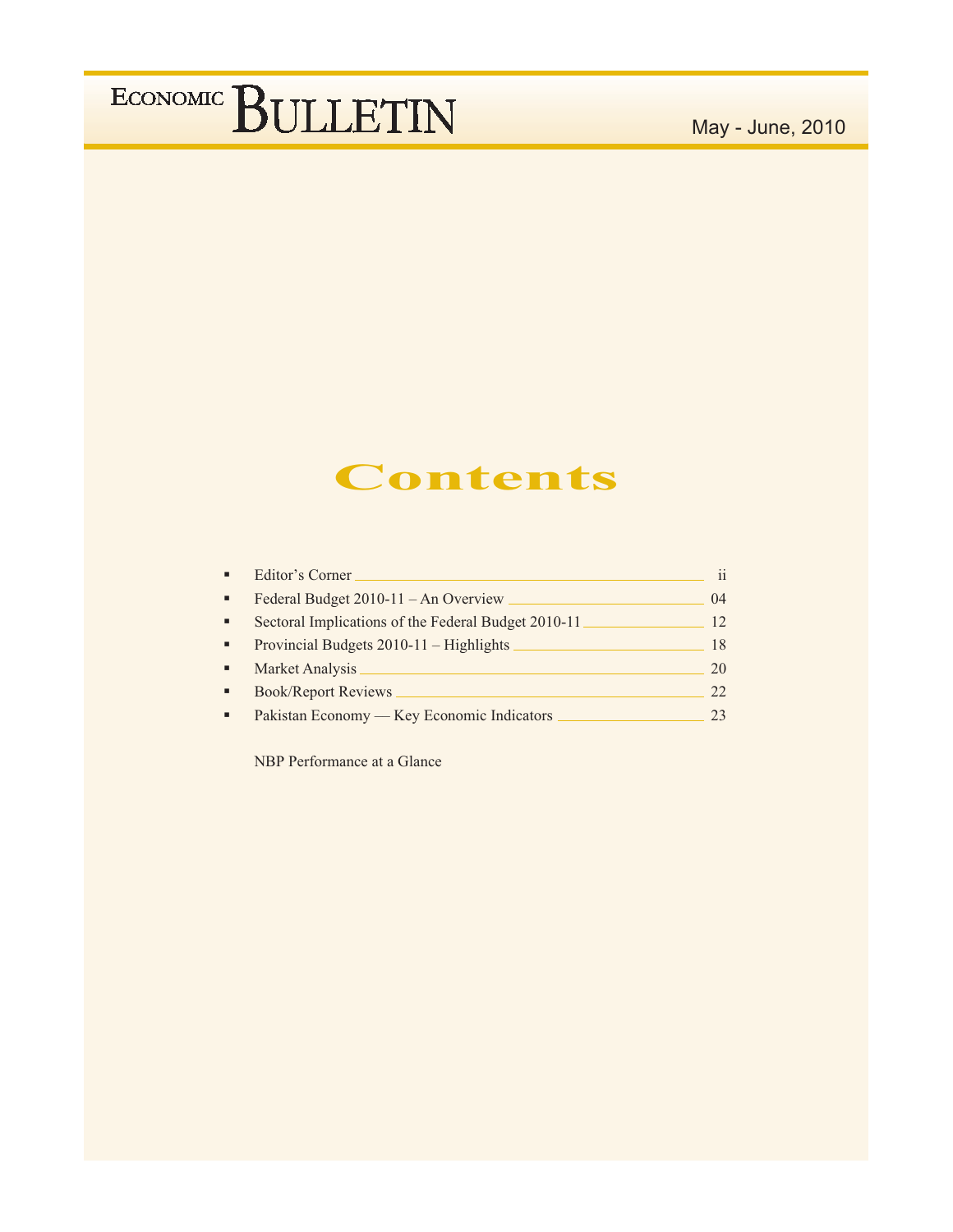## **Editor's Corner**

### Dear Readers,

One of the key focus area of the Federal Budget 2010-11 is food security, with emphasis on the development of agriculture and water resources. Stress would be laid on enhancing agricultural productivity and ensuring that the poor have the means to purchase food. Without adequate purchasing power, the poor may not be able to afford in the midst of plenty.

Pakistan's agricultural sector suffers among others from low productivity, rising yield gaps and poor investment in developing the water infrastructure. Agriculture consumes 69 percent of the water in the country. Any shortage of this critical input affects level of agricultural production. Managing scarce water resources is a major issue facing the economy. The demand for water falls short of availability. It has been estimated that per capita availability of water has fallen to 1066  $M^3$  in 2010, against 2129  $M^3$  in 1981 when population was 84 million. Mention has been made in the Budget Speech of launching of Diamir-Basha dam during FY11, which would generate 4500MW electricity and store 6450 MAF water. Besides, this, raising of Mangla dam, Satpara dam and Gomal Zam dam would be completed in the forthcoming fiscal year.

Political commitment on this grave issue in the prevailing economic conditions had become all the more imperative. According to recent reports and international rankings, food insecurity is an increasing issue and a difficult challenge for the country. A new food security index, the Food Security Risk Index, that measures the availability and access to basic food stocks, as well as the impact on nutrition and health that result from food insecurity, Pakistan has been placed among the extreme risk countries. Recently the *Global* Hunger Index prepared by the International Food Policy Research Institute, has placed Pakistan among the most food insecure countries in Asia. Over 45 percent of Pakistanis are food insecure today, according to a Swiss sponsored report. In 2007, Unicef concluded that nearly half of child deaths could be attributed to poor nutrition.

The common definition of food security is — when all people, at all times, have physical, social and economic access to sufficient, safe and nutritious food that meet their dietary needs and food preferences for an active and healthy life.

Agriculture plays a key role in providing food availability and is an important source of income to purchase food and foods with high nutritional value. Pakistan is an agriculture based country, with the sector accounting for 21 percent of GDP, absorbing 45 percent of the country's total labour force. Nearly 62 percent of the country's population resides in rural areas and is directly or indirectly linked with agriculture for their livelihoods. Whatever happens to agriculture is bound to affect the livelihood and consequently food security of the people.

Investment in agriculture as such is important to increase food security, for it not only ensures food availability, but is a primary means to generate income for the poor, securing their access to food. Investment in improving irrigation facilities and introducing drought tolerant crops reduces prices and income variability. The level of agricultural production is directly related to the availability and effective use of water as a major input. Developing of water resources, storage capacity, its conservation and demand management would help combat water security risk.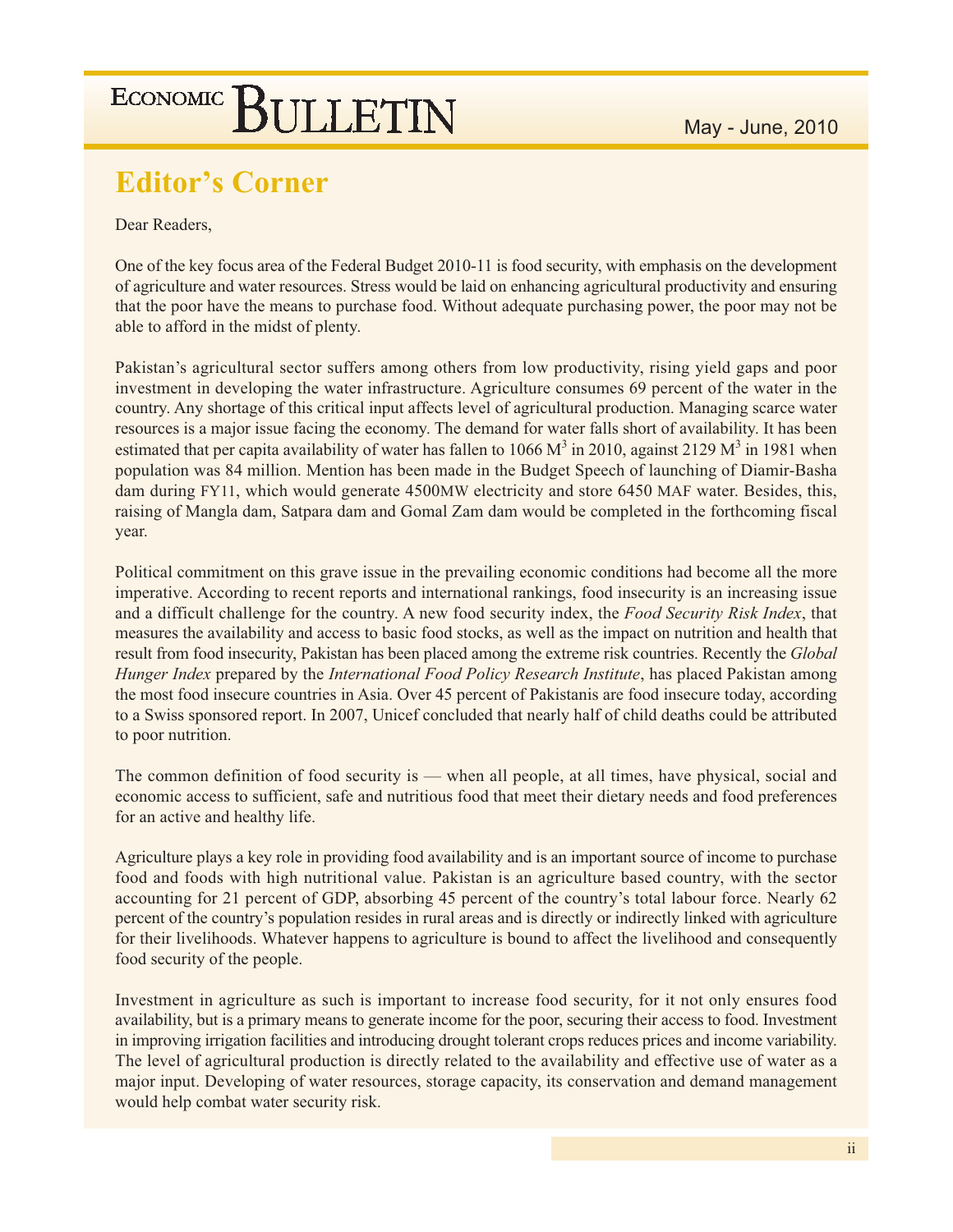In Pakistan, growing population, where births per  $1000$  population (25.1) exceed that of India (21.3) Bangladesh (23.8) and China (12.2), has a significant negative effect on per capita income growth and exerts tremendous pressure on land and resources. The problem has compounded over the years, as the agriculture sector has been suffering from a decline. After growing by 5.4 percent in the 1980s, growth declined to 4.4 percent in the 1990s and to 3.2 percent in 2000s. Growth in the sector, particularly in the crop sub-sector, has been falling for the past three decades. Productivity, which is a key to food security, remains low by international standards.

In Pakistan, providing food security to an every growing population is an enormous challenge, especially during times when food prices are high. Food expenditure has a high share in the total consumption expenditure  $(50\%)$  in Pakistan, nearly half of the household consumption expenditure is made on food items.

Though a significant contribution of the country's GDP comes from the agricultural sector, at times shortfall in production necessitates import of basic food amenities like sugar, wheat, edible oil, etc. Growing unemployment, income disparities, rising prices of food, lack of family planning are some obstacles towards a well nourished society. Malnutrition persists in Pakistan and affects physical and mental health, resulting in low labour productivity and poverty. In 2006, nearly 37 million people were under-nourished, of the total population of 158 million. About 50 percent of infant and child deaths relate to malnutrition.

The panel of economists to the Planning Commission, in their report 'Medium Term Development Imperatives' & Strategy for Pakistan' to the Government of Pakistan have suggested some measures to develop the agricultural sector. As almost all possible arable land is now under cultivation, enhancement in agricultural production will have to come from the increase in yields per acre. The potential for raising yields and diversifying agricultural production to enhance incomes and even employment will require a variety of interventions including better extensive services.

To enhance agricultural productivity and growth, the Report suggests introduction of BT cotton, integrated pest management, improved availability of good quality certified seed, efficient utilization of water, speedy implementation of projects relating to cold storages, constructing farm to market roads, allowing farmers opportunities to export and strengthening agricultural marketing.

To fulfil its role as an engine of growth, food security and poverty alleviation, agricultural sector needs to grow. And growth cannot be achieved and sustained without investing in agriculture.

Ayesha Mahm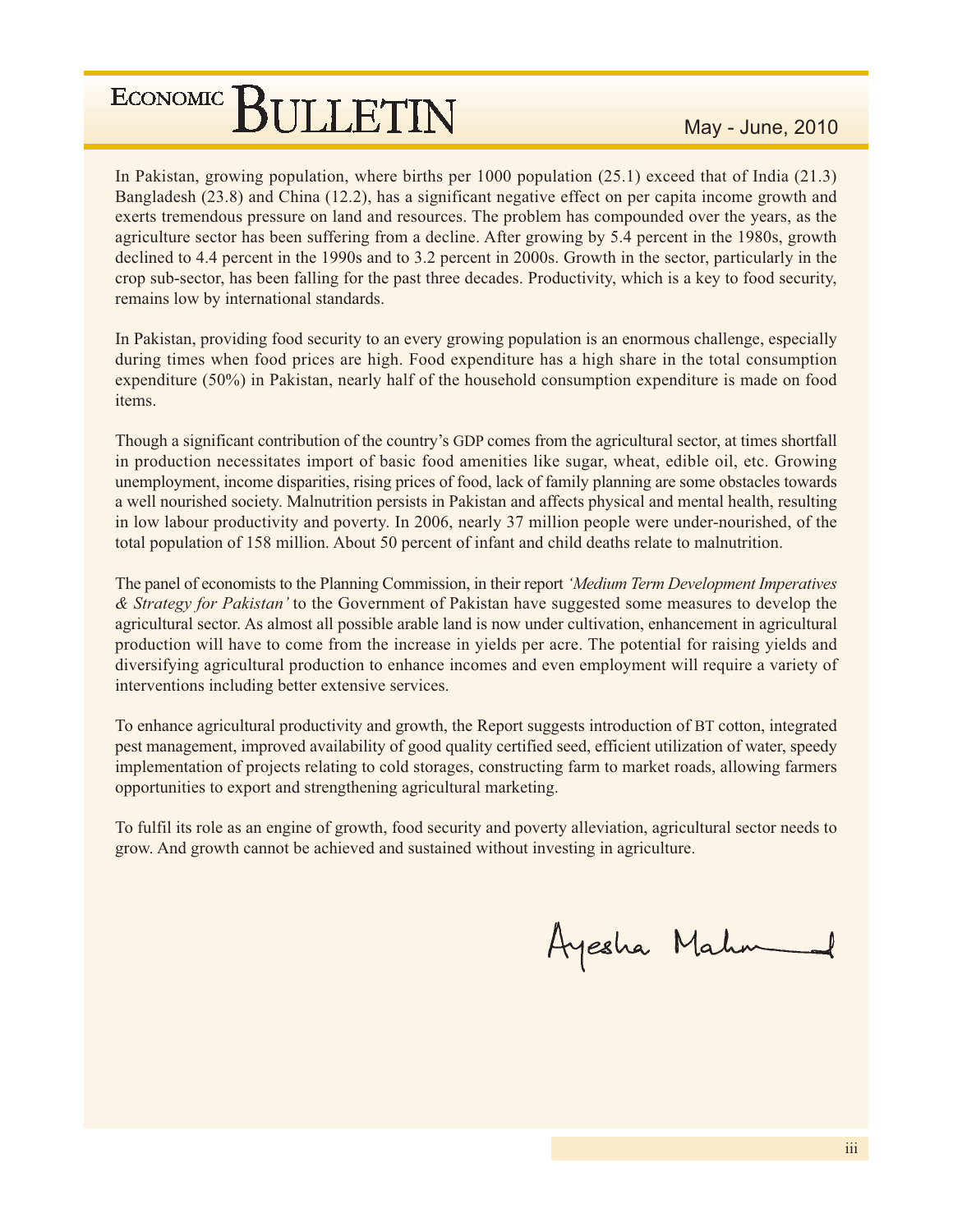## **Federal Budget 2010-11 - An Overview**

Inflatio-

pressures

.<br>resurface

nary

During fiscal 2009-10, political and security concerns remained high. The deteriorating security situation has resulted in an outflow Economic of population from the troubled areas. It has fallen upon the government to rehabilitate the displaced persons and rebuild the affected areas, thus placing considerable stress on state finances.

> While the outgoing fiscal year saw a modest recovery, the security conditions and power shortages prevented any meaningful improvement in economic performance. Severe energy shortages have reduced overall GDP growth by approximately 2.0 percent. The economy grew by 4.1 percent in  $FY10$ , against only 1.2 percent in the previous year. The commodity producing sectors grew by 3.6 percent in FY10, compared with 0.8 percent a year earlier, largely because of better performance by the manufacturing sector. Services sector growth picked up, as wholesale  $&$  retail trade and transport  $&$  communication showed good performance.

> The economy suffers from lower availability and inadequate water storage capacity, affecting the level of agricultural production, which is directly related to the availability of water as a major input. Whatever water is available is utilized in an inefficient manner. The agriculture sector is also beset with low yield per hectare, poor quality of extension services, issues with market committees, and low investments in the sector.

> The IMF had extended about \$7.6 billion to

Pakistan in November 2008, under a Standby

Arrangement. The amount was raised to \$11.3

billion and extended through end-2010. The

fourth review of Pakistan's economic

**IMF** releases fifth tranche

scenario

Security

situation

economy

affects

performance under the programme supported by SBA has been completed, enabling disbursement of \$1.13 billion, bringing total disbursements under the arrangement to \$7.27 billion so far.

The programme has helped inspite of security concerns to bring about an improved GDP growth, while strengthening the external sector. Inflationary pressures persist, alongwith energy sector problems, security related spending pressure, and shortfalls in revenue collection. Investment outlays have not picked up and unemployment pressures remain strong.

Inflationary pressures have eased from an average of over 20.8 percent in FY09 to 10.3 percent by December '09. This has allowed State Bank to cut its discount rate. However, there has been a resurgence in inflationary pressures in recent months.

The year-on-year Consumer Price Index has started to show an upward movement and in May 2010 it rose to 13.1 percent over May '09. With further adjustment in electricity and gas tariffs, increase in domestic prices of petroleum products and changes in food prices it could give a further push to inflation. The monetary policy remains focused on bringing down inflation. The current monetary policy stance appears to have helped in restraining inflationary expectations as reflected in banks' inclination to purchase longer maturity T-bills in recent auctions.

Government borrowings from the banking system for budgetary support increased during FY10. The net bank credit availed by the government for budgetary support as well as financing its commodity operations amounted to Rs286.4 billion during July-April 2010, against Rs239.5 billion during the same period last year, reports the Economic Survey 2009-10. This is attributable to rising fiscal spending, lower availability of external financing and low inflows in national saving schemes.

Government tax revenues fell short of expenditure requirement. Pakistan has one of the lowest tax GDP ratio in the world and rising current expenditure leaves little alternative but to resort to borrowings. To maintain fiscal sustainability it is necessary that this expenditure is reduced. Cutting down on development expenditure hurts the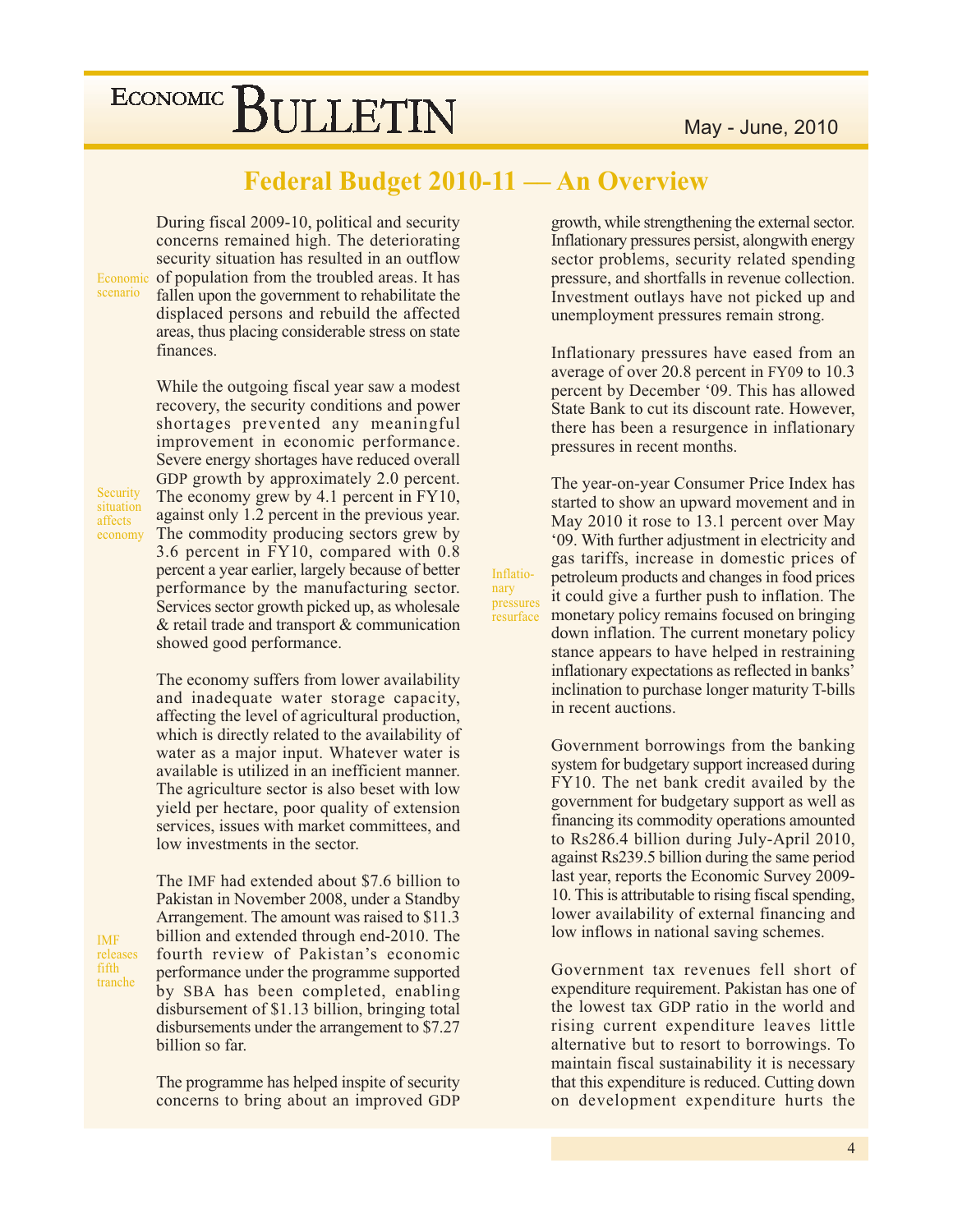## **Economy 2009-10 Highlights**

#### **Box**

#### The Economic Survey 2009-10 has been released. We give below highlights from the Report:-

#### **Growth Trends**

- Modest recovery has been recorded in the outgoing fiscal year. GDP grew by a provisional 4.1 percent against 1.2 percent in the preceding year.
- The agricultural sector grew an estimated 2 percent, against a target of 3.8 percent and previous year's 4.0 percent. Both the major and minor crops sub-sector showed declines of 0.2 percent and 1.2 percent respectively.
- The manufacturing sector grew by 5.2 percent against a fall of 3.7 percent a year earlier, with LSM growing by 4.4 percent against a decline of 8.2 percent in FY09.
- The major contributors to LSM growth were autos and allied industries, electronic goods, pharmaceuticals, leather, fertilizer goods.
- Services sector grew by 4.6 percent, compared to 1.6 percent in 2008-09.
- Gross fixed capital formation is estimated to have declined by 0.6 percent, compared to a growth of 5.5 percent a year earlier.
- Inflow of foreign direct investment declined during the period July-April 2009-10, to \$1.8 billion as compared to \$3.2 billion in the same period of FY09.
- The economic impact of the war on terror is estimated at \$43 billion for the period 2005-10. The negative effects of the war is manifested in decline in growth and investment, huge budgetary outlay on the rehabilitation of the IDPs and has also affected the export sector, with a substantial employment base.
- Consumer Price Index (CPI) inflation was recorded at 13.3 percent in April 2010, with food inflation at 14.5 percent and non-food at 12.2 percent.

#### **Fiscal and Monetary Developments**

- Agriculture contributes 22 percent to GDP but 1 percent towards taxes, while industry which contributes 25 percent to GDP has a 63 percent share in taxes. Services with a 53 percent share in GDP has 26 percent contribution in taxes.
- Tax collection amount is around 9-10 percent of GDP.
- Declining tax to GDP ratio is amongst Pakistan's biggest structural weaknesses.
- The overall fiscal deficit is provisionally estimated at 4.9 percent of GDP against 5.2 percent a year earlier.
- The main objective of introducing VAT is to increase the tax to GDP ratio to above 14 percent by 2013.
- Government budgetary borrowing from the banking sector remained higher in FY10 compared to FY09. Bank credit availed by the government for budgetary support as well as financing its commodity operations amount to Rs286.4 billion during July-April 2010, against Rs239.5 billion during the corresponding period of FY09.
- With industrial and business activity showing some improvement, lending to private sector has picked up.
- Private sector credit demand is concentrated in textiles and energy.
- Consumer financing contracted in July-March FY10.
- Lending rates have declined during the last one year. Deposit rates have come down from 6.7 percent in March 2009 to 6.1 percent in March 2010.

#### **Balance of Payments**

- During July-April 2009-10, exports amounted to \$15.9 billion as against \$14.7 billion in the same period a year earlier.
- Exports remained concentrated in five items cotton manufactures, leather, rice, synthetic textiles and sports goods. However, the share of other items in overall export has increased to 29.1 percent.
- Imports during July-April FY10 declined by 2.8 percent to \$28.12 billion compared with \$28.92 billion a year earlier.
- Current account deficit narrowed to \$3.06 billion in July-April FY10, as against \$8.98 billion in the corresponding period of FY09.
- Workers' remittances have risen to \$7.31 billion during July-April 2009-10, a 15 percent increase over preceding year's remittances of \$6.35 billion.
- Pakistan's foreign exchange reserves increased substantially from \$12.4 billion in end June 2009 to \$15.0 billion in end April 2010.
- Pakistan's currency vis-à-vis US dollar depreciated by 3.9 percent during July-March 2009-10, compared to a sharp decline of 16.2 percent in the corresponding period a year ago. Volatility in the kerb market however, remained substantial during this period.

#### **Public Debt**

• Pakistan has one of the highest public debt-to-GDP ratio amongst emerging economies. The ratio has ranged between 55-60 percent in the last five years. By contrast, public debt ratios in emerging economies has been lower at around 30 to 40 percent of GDP.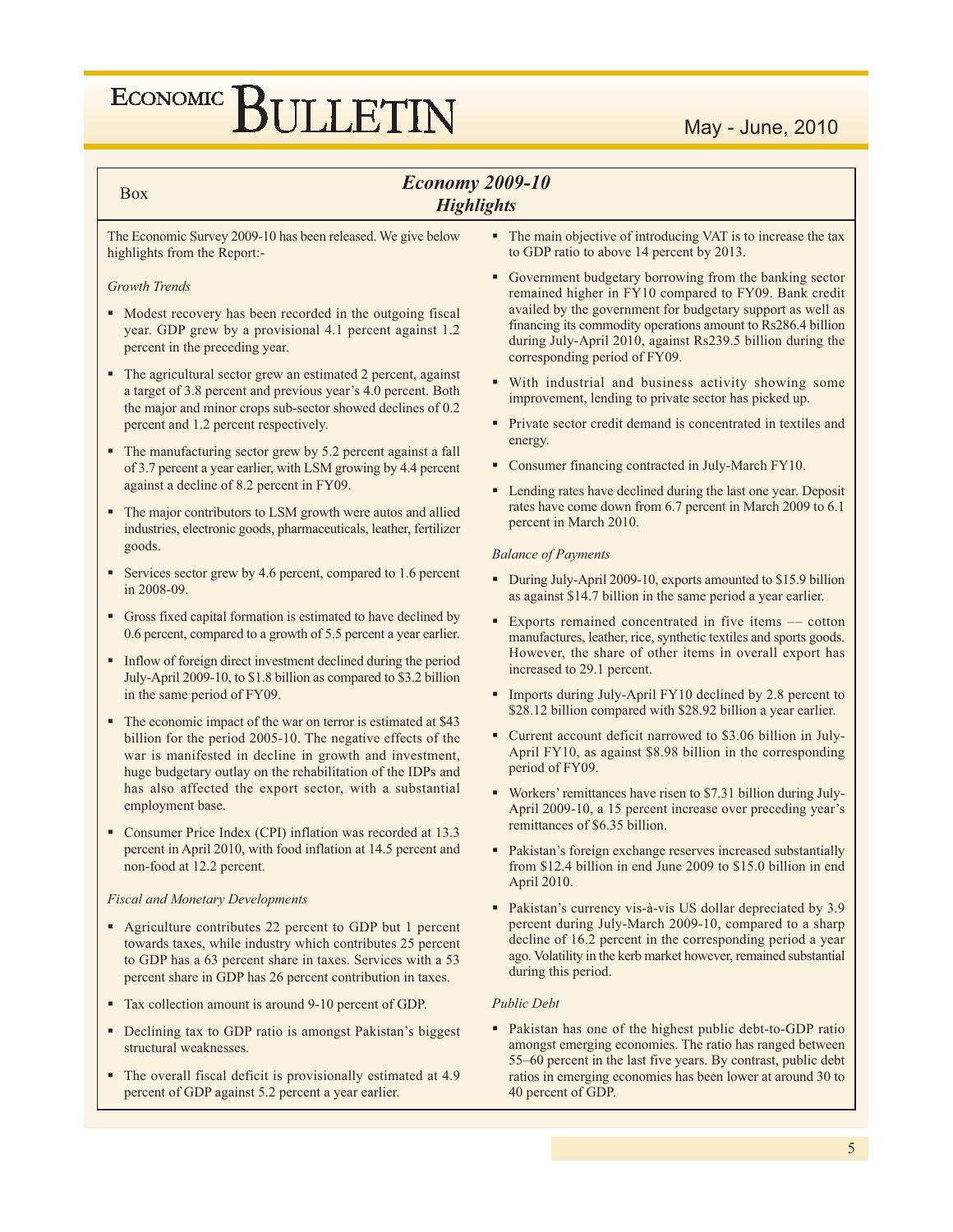## May - June, 2010

- The stock of public debt has reached \$8160 billion by end **March 2010.**
- Public debt servicing aggregated Rs640.2 billion at end March 2010, which is almost 46 percent of government revenues.
- Pakistan's external debt and liabilities stood at \$54 billion as of end March FY10, which is 31.1 percent of GDP.
- Commitments of foreign economic assistance were \$4.7 billion during July-March FY10. About 66 percent of the total were in the shape of project aid, while the remaining comprised non-project aid. Of the total committed amount, \$2.13 billion were disbursed for different purposes.

#### **Capital Market**

- The period July-March FY10 saw a recovery in the country's capital market.
- A total of 650 companies were listed on the Karachi Stock Exchange as of end March 2010, with paid up capital of Rs894.2 billion.
- Foreign portfolio investment in KSE rose. This stood at \$431.93 million in July-March FY10.

#### Energy

- Energy sector issues severely constrained Pakistan's economy in 2009-10.
- The cumulative effect of the energy crisis on the economy is estimated at upward of 2 percent of GDP during FY10.
- The imbalance between cost of generation and distribution, and the final tariff, is the root cause of the circular debt issue.

#### Social Sector

- There has been noticeable improvement in some health indicators over the years. On the whole, Pakistan ranks poorly on this count.
- Public expenditure on health remains low and has declined as a percentage of GDP.
- Public spending on education as a percentage of GDP is amongst the lowest in the region.

#### Targets for 2010-11

- The economy (GDP) is expected to grow by 4.5 percent in FY11, with the agricultural sector growing by 3.8 percent, manufacturing 5.6 percent and services sector by 4.7 percent.
- In the agricultural sector, major crops sub-sector is envisaged to grow by 3.7 percent, minor crops by 3.0 percent, livestock 4.2 percent, fisheries 2.0 percent and forestry 2.5 percent.
- Production targets of major crops are: rice 6.2 million tons, (basmati 2.5 million tons, others 3.7 million tons), sugarcane 53.7 million tons, cotton 14.01 million bales, and wheat 25 million tons.
- The targeted investment to GDP ratio is projected at 17.9 percent, with private sector fixed investment to GDP ratio estimated to remain around 12 percent.
- National savings as a percentage of GDP is estimated at 14.5 percent, while the rest of the investment requirement is projected to be financed by foreign savings of 3.4 percent of **GDP**
- Inflation is envisaged to be 9.5 percent against expected inflation of 12 percent in 2009-10.
- Exports are projected at \$19.9 billion, while imports are expected to increase to about \$31.7 billion. As a result, the trade account is projected to be in deficit by \$11.7 billion or 6.1 percent of GDP.
- Workers' remittances are estimated at \$9 billion, against \$8.4 billion in FY10.
- The current account deficit is targeted at \$6.5 billion, or 3.4 percent of GDP.
- Gross aid disbursements are expected to be \$3.9 billion.
- Gross reserves are likely to be around \$15 billion.
- A Strategic Trade Policy Framework 2009-12 has been initiated by the Government to overcome weaknesses of the past as well as to provide a way forward for the future.
- The major thrust of the policy is redesign of export refinancing scheme and sectoral credit allocation parameters, while focusing more on high value sectors, more sophisticated export products and nontraditional items.
	- adoption of an exchange rate policy to promote exports and manage imports.
	- measures to promote procedural efficiencies and trade facilitation.
	- revamping the business processes in line with international best practices so to enhance productivity and improve competitiveness.
- The installed power generation capacity is expected to increase from 22176MW in 2009-10 to 24295MW in 2010-11. The increase would accrue from rental plants (420MW), IPPs (1241MW), hydropower (298MW), wind power (44MW) and from KESC (115.9MW).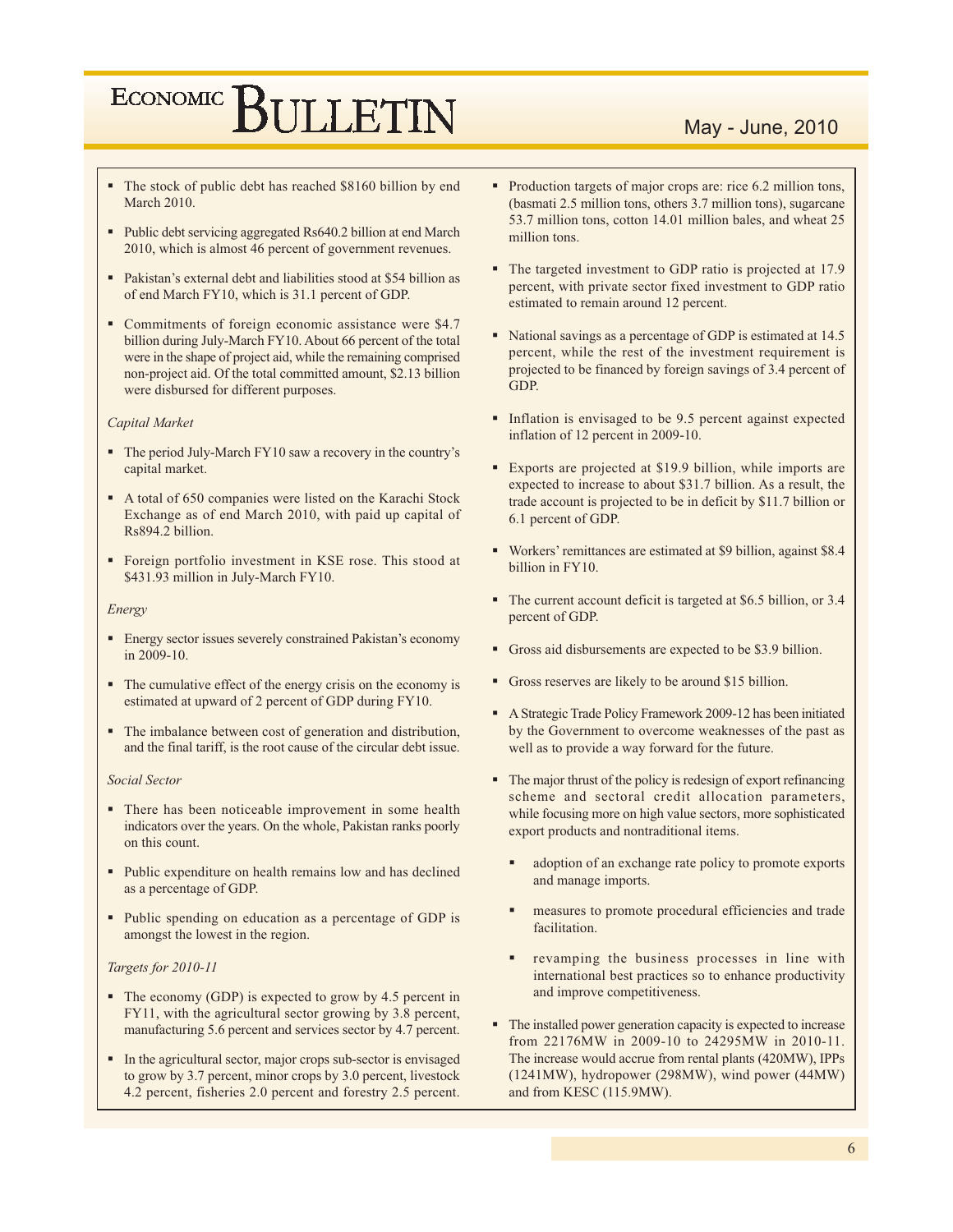## ECONOMIC<sup>]</sup> BULLETIN

development prospects of the economy. Investment in infrastructure such as electricity generation and human capital suffers and even affects the inflation outlook as the gap between aggregate demand and supply widens.

The Federal Budget 2010-11 has a total outlay of Rs2764 billion, 7 percent higher over last year's revised estimates of Rs2585.5 billion. The size of the current expenditure has been reduced to Rs1997.9 billion, against preceding year's Rs2017.2 billion. Budgeted development of Rs2764 expenditure has been raised by 30.0 percent to Rs663.0 billion, compared with Rs510.0 billion in FY10. While other development expenditure receives Rs123.5 billion, with an estimated operational shortfall of Rs20.0 billion in expenditure.

Higher current expenditure

**Budget** FY11 has

an outlay

hillion

In fiscal 2009-10, revised estimates of current expenditure were 18.7 percent higher over the allocation of Rs1699.2 billion in the budget. This increase is attributable to larger foreign loan repayment, and servicing of domestic debt, higher superannuation allowance and pension, larger transfer payments and higher defence expenses (employees related expenses).

Electricity tariffs are being adjusted and the government is working on a framework for the power sector that would ensure no tariff differential subsidies. In fiscal 2009-10, tariff differential subsidies far exceeded the budget amount.

| <b>Subsidies</b>                  |                          |                    |                          |  |  |  |  |  |  |
|-----------------------------------|--------------------------|--------------------|--------------------------|--|--|--|--|--|--|
|                                   | (Rs Bn)                  |                    |                          |  |  |  |  |  |  |
|                                   | <b>Budget</b><br>2009-10 | Revised<br>2009-10 | <b>Budget</b><br>2010-11 |  |  |  |  |  |  |
| <b>WAPDA</b>                      | 62.9                     | 147.0              | 84.0                     |  |  |  |  |  |  |
| Inter-disco Tariff differential   | 10.0                     | 77.0               | 30.0                     |  |  |  |  |  |  |
| <b>KESC</b><br>KESC on account of | 3.8                      | 32.5               | 3.3                      |  |  |  |  |  |  |
| Tariff differential               | 2.0                      | 31.7               | 2.0                      |  |  |  |  |  |  |

Source: Budget in Brief 2010-11, Government of Pakistan

reduced

### May - June, 2010

percent less than the revised allocations of Rs229 billion last year. 66 percent has been budgeted for WAPDA, where the major amount would be used for interest on TFCs. On account of tariff differential KESC would receive Rs2 billion. Trading Corporation of Pakistan (TCP) would receive subsidies for wheat imports while bulk of allocation of Rs4.2 billion to Utility Stores Corporation (USC) is for sale of sugar.

| <b>Subsidies</b>             |                          |                    |                          |  |  |  |  |  |  |
|------------------------------|--------------------------|--------------------|--------------------------|--|--|--|--|--|--|
|                              | (Rs Bn)                  |                    |                          |  |  |  |  |  |  |
|                              | <b>Budget</b><br>2009-10 | Revised<br>2009-10 | <b>Budget</b><br>2010-11 |  |  |  |  |  |  |
| <b>TCP</b>                   | 30.0                     | 30.0               | 17.1                     |  |  |  |  |  |  |
| TCP on Imports of Sugar      | 4.0                      | 4.0                | 4.0                      |  |  |  |  |  |  |
| <b>TCP</b> for Wheat Imports | 25.5                     | 25.5               | 12.0                     |  |  |  |  |  |  |
| <b>USC</b>                   | 4.2                      | 42                 | 4.2                      |  |  |  |  |  |  |
| Oil Refineries               | 15.0                     | 11.2               | 10.8                     |  |  |  |  |  |  |

Source: Budget in Brief 2010-11, Government of Pakistan

In FY09, the size of Federal PSDP was slashed by Rs121 billion, reducing it to an estimated Rs300 billion, against the budgeted size of Rs421 billion. Ministries/Divisions/Corporations for which allocations were reduced substantially: -

**PSDP** 

reduced

| PSDP                               |               |         |               |  |  |  |  |  |  |  |
|------------------------------------|---------------|---------|---------------|--|--|--|--|--|--|--|
|                                    |               |         | (Rs Bn)       |  |  |  |  |  |  |  |
|                                    | <b>Budget</b> | Revised | <b>Budget</b> |  |  |  |  |  |  |  |
|                                    | 2009-10       | 2009-10 | 2010-11       |  |  |  |  |  |  |  |
| <b>Education Division</b>          | 8.1           | 5.5     | 5.0           |  |  |  |  |  |  |  |
| <b>Higher Education Commission</b> | 22.5          | 18.5    | 15.7          |  |  |  |  |  |  |  |
| <b>Finance Division</b>            | 44.8          | 17.0    | 14.5          |  |  |  |  |  |  |  |
| Food & Agriculture Division        | 17.9          | 12.0    | 10.8          |  |  |  |  |  |  |  |
| Health                             | 23.1          | 18.5    | 16.9          |  |  |  |  |  |  |  |
| Industries & Production Division   | 8.7           | 4.3     | 3.2           |  |  |  |  |  |  |  |
| Planning & Development Division    | 18.6          | 8.5     | 9.4           |  |  |  |  |  |  |  |
| Water & Power Division             | 47.0          | 28.5    | 28.4          |  |  |  |  |  |  |  |
| WAPDA (Power)                      | 22.8          | 14.0    | 12.0          |  |  |  |  |  |  |  |
| National Highway Authority         | 39.9          | 36.8    | 44.6          |  |  |  |  |  |  |  |
| Special Programme                  | 38.4          | 23.7    | 25.7          |  |  |  |  |  |  |  |
|                                    |               |         |               |  |  |  |  |  |  |  |

Source: Budget in Brief 2010-11, Government of Pakistan

The PSDP for 2010-11 has identified some ongoing projects specially pertaining to infrastructure development, roads and highways, water development projects, and

As the government pursues a policy of Subsidies bringing down subsidies, the budget allocations under this head have been reduced to Rs126.7 billion in FY11. This is nearly 45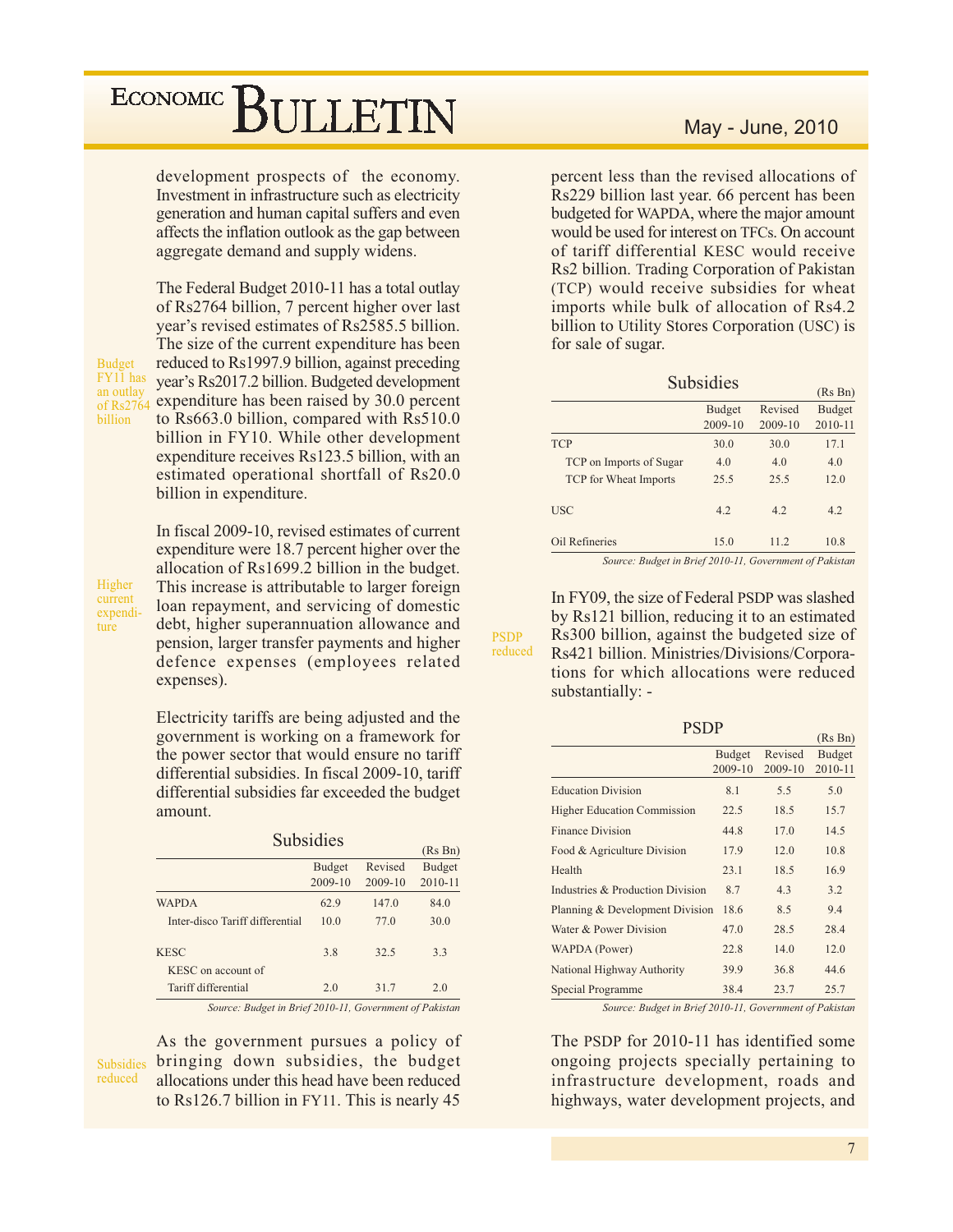education and health projects, which would be completed on priority basis.

### **Revenue Receipts**

Revised estimates for 2009-10 show that gross revenue receipts exceeded the budgeted figure of Rs2007.2 billion by 2.2 percent. This is Income tax attributable to higher non-tax revenues collection (10.7%), as tax revenue fell short of the target declines of Rs1493.6 billion by 0.70 percent. During the year, indirect tax collection increased by 1.6 percent over FY09 budgeted figure, while direct taxes fell short  $(4.45\%)$ .

> Tax-wise details show that in case of direct taxes, there was a decline in income tax collections. The FBR Quarterly Review, January-March 2010, states, the following factors which impeded the growth of collection of direct taxes.

- a) Change of payment of advance tax date from 15<sup>th</sup> of last month of the quarter to the 15<sup>th</sup> of the following month of the quarter.
- b) Moreover, the amount of PSDP has been slashed down by almost 50 percent which has adversely impacted the revenue collection under WHT on contracts and domestic supplies.

Indirect taxes are estimated to have achieved the target, except for Federal Excise duty which has a limited base. During the year, banking and insurance services were shifted from FED to sales tax, while FED on motor vehicles was also withdrawn in the Budget  $2009-10.$ 

Sales tax collection have shown an estimated increase of Rs41 billion in FY09. It is the major revenue generating source of federal tax receipts. Petroleum products are the main revenue generating source of collection of sales tax domestic. Collection from services has also increased as two services were shifted from FED to sales tax in the Budget 2009-10. Increased electricity tariff has raised collection from electricity.

### May - June, 2010

For fiscal 2010-11, tax revenue is budgeted at Rs1778.7 billion, an increase of nearly 20.0 percent over last year's revised estimates.

### **Revenue Receipts**

|                                  |               |             | (Rs Bn)       |
|----------------------------------|---------------|-------------|---------------|
|                                  | 2009-10       | $2010 - 11$ |               |
|                                  | <b>Budget</b> | Revised     | <b>Budget</b> |
| Tax Revenue*                     | 1493.5        | 1483.0      | 1778.7        |
| <b>Direct Taxes</b>              | 565.6         | 540.4       | 657.7         |
| <b>Income Tax</b>                | 544.5         | 520.4       | 633.0         |
| <b>Workers Welfare Tax</b>       |               | 15.6        | 20.0          |
| <b>Workers Participation Tax</b> | 13.8          |             |               |
| Capital Value Tax                | 7.2           | 4.4         | 4.7           |
| <b>Indirect Taxes</b>            | 927.9         | 942.6       | 1121.0        |
| Customs                          | 162.2         | 164.9       | 180.8         |
| Sales Tax                        | 499.4         | 540.3       | 674.9         |
| <b>Federal Excise</b>            | 152.8         | 134.4       | 153.6         |
| <b>Other Taxes</b>               | 1.5           | 1.4         | 1.6           |
| <b>Airport Tax</b>               | 0.06          | 0.07        | 0.07          |
| Petroleum Levy                   | 112.0         | 101.5       | 110.0         |
| <b>Non-Tax Revenue</b>           | 513.6         | 568.9       | 632.2         |
| <b>Income from Property</b>      |               |             |               |
| & Enterprises                    | 118.7         | 115.5       | 169.9         |
| Profits (PTA/Pak Post Office)    | 1.3           | 1.0         | 51.1          |
| Interest (Provinces)             | 16.8          | 18.7        | 16.6          |
| Interest (PSEs & Others)         | 25.3          | 36.7        | 38.0          |
| Dividends                        | 75.2          | 59.1        | 64.2          |
| <b>Receipts from Civil Admn</b>  |               |             |               |
| & Other Functions                | 281.0         | 337.9       | 332.2         |
| General Admn                     | 1.0           | 0.7         | 0.8           |
| <b>SBP</b> Profits               | 150.0         | 213.0       | 185.0         |
| Defence                          | 128.0         | 121.4       | 133.5         |
| Law & Order                      | 0.7           | 1.5         | 1.7           |
| <b>Community Services</b>        | 0.7           | 0.7         | 0.8           |
| <b>Social Services</b>           | 0.3           | 0.4         | 10.4          |
| <b>Miscellaneous Receipts</b>    | 113.9         | 115.4       | 130.0         |
| <b>Economic Services</b>         | 1.7           | 1.9         | 2.4           |
| <b>Gas Development Surcharge</b> | 29.9          | 30.0        | 30.0          |
| Discount Retained on             |               |             |               |
| Local Crude Oil                  | 15.0          | 6.0         | 12.0          |
| Royalty on Oil                   | 7.9           | 14.2        | 15.5          |
| Royalty on Gas                   | 27.0          | 28.0        | 32.0          |
| Passport & Citizenship Fee       | 8.9           | 8.9         | 10.0          |
| Others                           | 23.1          | 26.2        | 27.3          |

\* Out of which FBR collection has been projected at Rs1380.0 billion for 2009-10, at Rs1380.0 billion for RE 2009-10 and at Rs1667.0 billion for 2010-11 (BE).

Source: Budget in Brief 2010-11, Government of Pakistan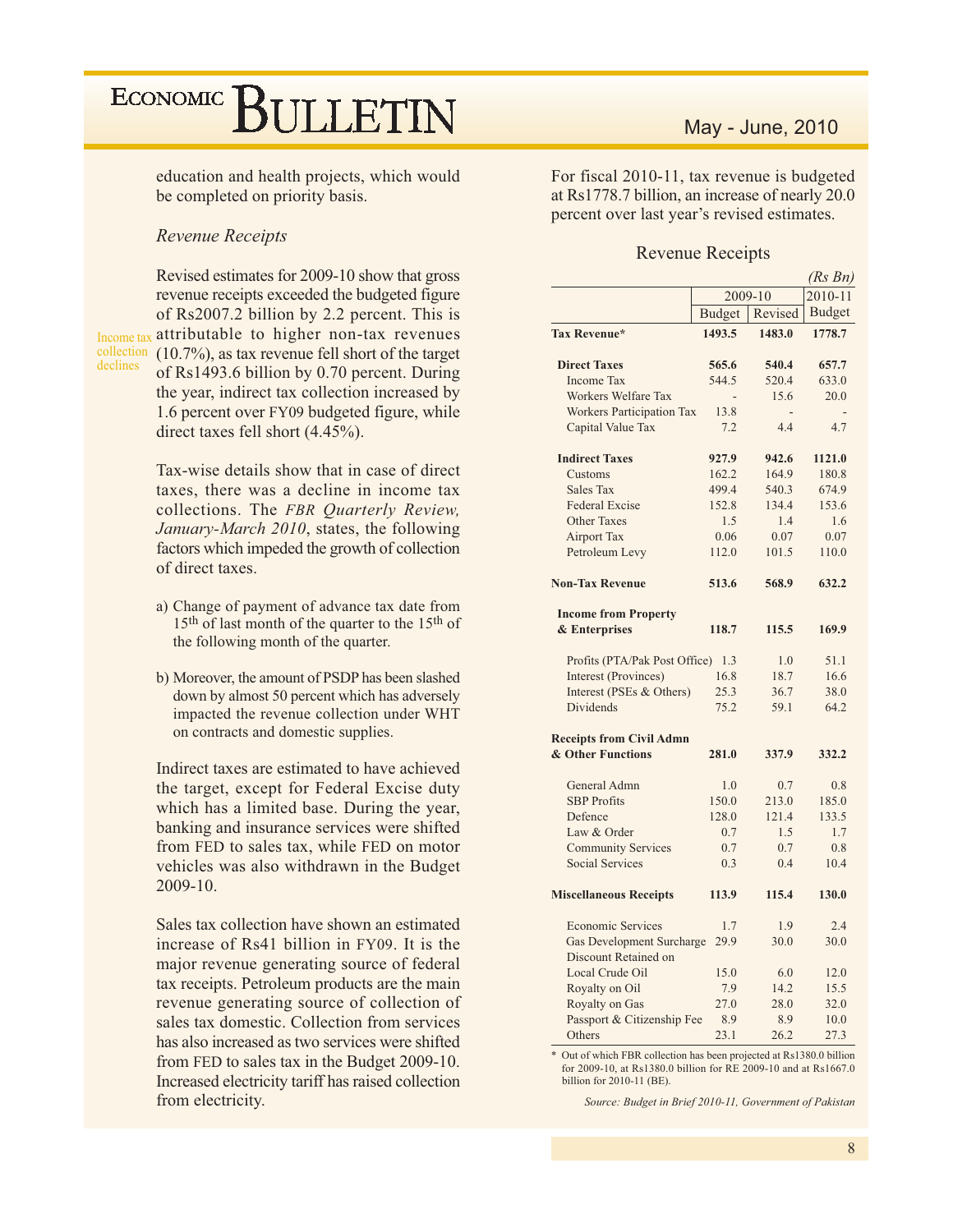| Tax/Federal Excise Duty<br>Sales | sales tax from 16 percent to<br>17 percent w.e.f. July 1, 2010.<br>the rate of<br>Enhancement in | Value Added Tax deferred.<br>Sales tax would continue<br>٠                                                                                                                            | enhanced from 5 years to 6 years.                                                                                                                                            | accounts and records                                                                                                                                                                                                                                                                                  | seeds by 1 percent from 6 percent to 7 percent.                                                                                                                                                                                                                              | Enhancement in the rate of duty on import of rapeseed by                                                                                                                     | supply of natural gas by ga<br>sales tax on<br>$\circ$ f<br>Rate                                                                                                                                                                                          | enhanced by 1 percent from 25 percent to 26 percent.                                                                                                                                                                             |                                                                                                                                                                                                                                                                                                                                 | cigarettes                                                                                                   | gas<br>Increase in the rate of Federal excise duty on natural                                                                                                                                                                                                     |                                                                                                                                                                 | Increase in federal excise duty on other petroleum gases<br>in gaseous state from Rs5.09 per MMBTu to Rs10 per<br>MMBTu. | Levy of 10 percent federal excise duty on electricity<br>intensive home appliances                                                                                                                                                                                                                                                                                                     | Enhancement in the rate of sales tax from 18 percent to<br>19 percent for flat-rolled products of, iron or non alloy                                                                                                    | steel                                                                                                                                                                                         | Import of specified plant, machinery, equipment and<br>from levy of sales tax, subject to certain specified conditions<br>apparatus, including capital goods has been exempted                                                  | ocally manufactured items specified through a general<br>order                                                                                                                                                                                                 | petroleum jelly, palm acid, gum base use for manufacturing<br>percent for areca (betel nuts), palm stearin, asbestos,<br>Enhancement in rate of sales tax from 21 percent to 22<br>of chewing gum among others.                                                                                                                                                                                                    |
|----------------------------------|--------------------------------------------------------------------------------------------------|---------------------------------------------------------------------------------------------------------------------------------------------------------------------------------------|------------------------------------------------------------------------------------------------------------------------------------------------------------------------------|-------------------------------------------------------------------------------------------------------------------------------------------------------------------------------------------------------------------------------------------------------------------------------------------------------|------------------------------------------------------------------------------------------------------------------------------------------------------------------------------------------------------------------------------------------------------------------------------|------------------------------------------------------------------------------------------------------------------------------------------------------------------------------|-----------------------------------------------------------------------------------------------------------------------------------------------------------------------------------------------------------------------------------------------------------|----------------------------------------------------------------------------------------------------------------------------------------------------------------------------------------------------------------------------------|---------------------------------------------------------------------------------------------------------------------------------------------------------------------------------------------------------------------------------------------------------------------------------------------------------------------------------|--------------------------------------------------------------------------------------------------------------|-------------------------------------------------------------------------------------------------------------------------------------------------------------------------------------------------------------------------------------------------------------------|-----------------------------------------------------------------------------------------------------------------------------------------------------------------|--------------------------------------------------------------------------------------------------------------------------|----------------------------------------------------------------------------------------------------------------------------------------------------------------------------------------------------------------------------------------------------------------------------------------------------------------------------------------------------------------------------------------|-------------------------------------------------------------------------------------------------------------------------------------------------------------------------------------------------------------------------|-----------------------------------------------------------------------------------------------------------------------------------------------------------------------------------------------|---------------------------------------------------------------------------------------------------------------------------------------------------------------------------------------------------------------------------------|----------------------------------------------------------------------------------------------------------------------------------------------------------------------------------------------------------------------------------------------------------------|--------------------------------------------------------------------------------------------------------------------------------------------------------------------------------------------------------------------------------------------------------------------------------------------------------------------------------------------------------------------------------------------------------------------|
|                                  | from<br>$\overline{0}$                                                                           |                                                                                                                                                                                       |                                                                                                                                                                              |                                                                                                                                                                                                                                                                                                       |                                                                                                                                                                                                                                                                              |                                                                                                                                                                              |                                                                                                                                                                                                                                                           |                                                                                                                                                                                                                                  |                                                                                                                                                                                                                                                                                                                                 |                                                                                                              |                                                                                                                                                                                                                                                                   | for<br>duty                                                                                                                                                     |                                                                                                                          |                                                                                                                                                                                                                                                                                                                                                                                        |                                                                                                                                                                                                                         |                                                                                                                                                                                               |                                                                                                                                                                                                                                 |                                                                                                                                                                                                                                                                |                                                                                                                                                                                                                                                                                                                                                                                                                    |
|                                  |                                                                                                  |                                                                                                                                                                                       |                                                                                                                                                                              |                                                                                                                                                                                                                                                                                                       |                                                                                                                                                                                                                                                                              |                                                                                                                                                                              |                                                                                                                                                                                                                                                           |                                                                                                                                                                                                                                  |                                                                                                                                                                                                                                                                                                                                 |                                                                                                              |                                                                                                                                                                                                                                                                   |                                                                                                                                                                 |                                                                                                                          |                                                                                                                                                                                                                                                                                                                                                                                        |                                                                                                                                                                                                                         |                                                                                                                                                                                               |                                                                                                                                                                                                                                 |                                                                                                                                                                                                                                                                |                                                                                                                                                                                                                                                                                                                                                                                                                    |
|                                  | $\sin$                                                                                           |                                                                                                                                                                                       | $\sin$                                                                                                                                                                       |                                                                                                                                                                                                                                                                                                       |                                                                                                                                                                                                                                                                              |                                                                                                                                                                              |                                                                                                                                                                                                                                                           |                                                                                                                                                                                                                                  |                                                                                                                                                                                                                                                                                                                                 |                                                                                                              |                                                                                                                                                                                                                                                                   | duty by                                                                                                                                                         |                                                                                                                          |                                                                                                                                                                                                                                                                                                                                                                                        |                                                                                                                                                                                                                         |                                                                                                                                                                                               |                                                                                                                                                                                                                                 |                                                                                                                                                                                                                                                                |                                                                                                                                                                                                                                                                                                                                                                                                                    |
|                                  |                                                                                                  |                                                                                                                                                                                       |                                                                                                                                                                              |                                                                                                                                                                                                                                                                                                       |                                                                                                                                                                                                                                                                              |                                                                                                                                                                              |                                                                                                                                                                                                                                                           |                                                                                                                                                                                                                                  |                                                                                                                                                                                                                                                                                                                                 |                                                                                                              |                                                                                                                                                                                                                                                                   | $\sigma f$                                                                                                                                                      |                                                                                                                          |                                                                                                                                                                                                                                                                                                                                                                                        |                                                                                                                                                                                                                         |                                                                                                                                                                                               |                                                                                                                                                                                                                                 |                                                                                                                                                                                                                                                                |                                                                                                                                                                                                                                                                                                                                                                                                                    |
|                                  |                                                                                                  |                                                                                                                                                                                       |                                                                                                                                                                              |                                                                                                                                                                                                                                                                                                       |                                                                                                                                                                                                                                                                              |                                                                                                                                                                              |                                                                                                                                                                                                                                                           |                                                                                                                                                                                                                                  |                                                                                                                                                                                                                                                                                                                                 |                                                                                                              |                                                                                                                                                                                                                                                                   |                                                                                                                                                                 |                                                                                                                          |                                                                                                                                                                                                                                                                                                                                                                                        |                                                                                                                                                                                                                         |                                                                                                                                                                                               |                                                                                                                                                                                                                                 |                                                                                                                                                                                                                                                                | Reduction of duty on secondary quality tin mill black plate<br>for manufacturers of tin plate to reduce their manufacturing<br>cost                                                                                                                                                                                                                                                                                |
|                                  |                                                                                                  |                                                                                                                                                                                       |                                                                                                                                                                              |                                                                                                                                                                                                                                                                                                       |                                                                                                                                                                                                                                                                              |                                                                                                                                                                              |                                                                                                                                                                                                                                                           |                                                                                                                                                                                                                                  |                                                                                                                                                                                                                                                                                                                                 |                                                                                                              |                                                                                                                                                                                                                                                                   |                                                                                                                                                                 |                                                                                                                          |                                                                                                                                                                                                                                                                                                                                                                                        |                                                                                                                                                                                                                         |                                                                                                                                                                                               |                                                                                                                                                                                                                                 |                                                                                                                                                                                                                                                                |                                                                                                                                                                                                                                                                                                                                                                                                                    |
|                                  | raised from                                                                                      | tax liability                                                                                                                                                                         |                                                                                                                                                                              | yelectricity<br>is proposed                                                                                                                                                                                                                                                                           |                                                                                                                                                                                                                                                                              | le measures                                                                                                                                                                  |                                                                                                                                                                                                                                                           | payment                                                                                                                                                                                                                          |                                                                                                                                                                                                                                                                                                                                 |                                                                                                              |                                                                                                                                                                                                                                                                   |                                                                                                                                                                 |                                                                                                                          | proposed to                                                                                                                                                                                                                                                                                                                                                                            |                                                                                                                                                                                                                         |                                                                                                                                                                                               | $\ddot{a}$                                                                                                                                                                                                                      |                                                                                                                                                                                                                                                                | raffle and winnings on quiz is proposed to be reduced<br>from 20 percent to 10 percent.<br>The rate of withholding tax on crossword puzzles, prizes,                                                                                                                                                                                                                                                               |
|                                  |                                                                                                  |                                                                                                                                                                                       |                                                                                                                                                                              |                                                                                                                                                                                                                                                                                                       | в                                                                                                                                                                                                                                                                            |                                                                                                                                                                              |                                                                                                                                                                                                                                                           | the principal dues;                                                                                                                                                                                                              |                                                                                                                                                                                                                                                                                                                                 |                                                                                                              |                                                                                                                                                                                                                                                                   |                                                                                                                                                                 |                                                                                                                          | ٠                                                                                                                                                                                                                                                                                                                                                                                      | $\blacksquare$                                                                                                                                                                                                          | Rs25,000/- in a day.                                                                                                                                                                          | ٠                                                                                                                                                                                                                               |                                                                                                                                                                                                                                                                | ٠                                                                                                                                                                                                                                                                                                                                                                                                                  |
|                                  | <b>Customs Duty</b><br>Income Tax                                                                | crude palm<br>customs duty<br>Reduction of customs au<br>Rs9000/MT to Rs8000/MT.<br>Rs200,000/- and for non-salaried tax payers from<br>Basic exemption limit for salaried tax payers | percent on pharmaceutical raw<br>$\frac{1}{2}$<br>Reduction of duty to<br>materials and drugs.<br>Senior citizens currently enjoy reduction in<br>Rs100,000/- to Rs300,000/. | Period to maintain any records and documents has been<br>import of photographic<br>Exemption of customs duty<br>plates and film for x-ray.<br>by 50 percent provided their income does not exceed<br>Rs750,000/-. This monetary limit of taxable income is<br>proposed to be raised to Rs1,000,000/-. | Authorized officers would have access to premises, stocks,<br>Reduction of duty on equipment for dedicated use of<br>renewable energy to encourage use of renewable energy<br>The rate of advance tax deductible from monthl<br>bills of commercial and industrial consumers | soyabean<br>Increase in the rate of sales tax on import of<br>resources<br>To rehabilitate the economy of Khyber-Pakhtunkhwa,<br>to be reduced from 10 percent to 5 percent. | Exemption of customs duty on import of raw materials/<br>components for energy saving lamps.<br>FATA and PATA, some amendments are proposed to be<br>would provide relief to industrial and commercial tax<br>introduced in the Income Tax Ordinance. The | solvent extraction industries from 14 percent to 15 percent.<br>LPG buses and dispensing equipment to encourage use of<br>Exemption of customs duty on import of fully dedicated<br>payers of these areas. These measures are: - | $\mu$ and $\mu$ is a set of $\mu$ is a supply of natural gas by gas transmission and distribution companies to CNG stations<br>Exemption of customs duty and sales tax on rice processing<br>cheaper environment friendly fuel<br>85<br>waiver of entire amount of default surcharge<br>penalties till June 30, 2010 subject to | Upward revision of federal excise duty on cigarettes<br>machinery to boost value addition and export of rice | $\delta$<br>per filter rod<br>Levy of federal excise duty of Rs1<br>Reduction of duty on raw materials of leather and glass<br>industry to make them more competitive.<br>exemption from withholding tax on electricity bills<br>for the tax years 2010 and 2011; | Exemption of duty on milk filters to support dairy industry.<br>exemption from advance tax on import of plant<br>exemption from withholding tax on exports; and | from Rs5.09 per MMBTu to Rs10/- per MMBTu<br>regulatory<br>export<br>Substitution<br>and machinery upto June 30, 2011.   | To curb the tendency of misdeclaration in self assessment,<br>determination of value of exported goods<br>appropriate measures introduced<br>to be allowed to a listed company in the purchase of plant<br>and machinery for installation or for the purpose of BMR<br>is proposed<br>A tax credit $(a)$ 10 percent of the tax payable<br>in an industrial undertaking upto June 2015. | Facility of filing of goods declaration after examining the<br>goods is now restricted to used goods only<br>be allowed to a company which seeks to enlist on any of<br>A tax credit of 5 percent of the tax payable is | Time limit imposed to finalize the cases of provisional<br>assessment within three months<br>Various banking transactions are proposed to be subjected<br>the stock exchanges in the country. | steel of given specifications, stainless steel and other alloy<br>General penalty rate enhanced to Rs50,000/<br>3 percent if<br>payments on account of such transactions exceed<br>to withholding tax at an enhanced rate of 0. | Enhancement of penalty to the extent of twice the value<br>of the offending goods besides the confiscation of goods<br>for violation of Section 128 and 129 of Custom Act, 1969.<br>Withholding tax on gross value of inland air ticket<br>proposed @5 percent | including that the imported goods are not listed in the<br>Concession of customs duty on import of Road Sweeping<br>Lorries to increase efficiency of municipal and local<br>governments.<br>Capital gain on sale of securities are liable to tax at the<br>rate of 10 percent if held for less than six months and at<br>8 percent if such securities are held for more than 6 months<br>but less than 12 months. |

Fiscal Measures - Highlights

May - June, 2010

# ECONOMIC BULLETIN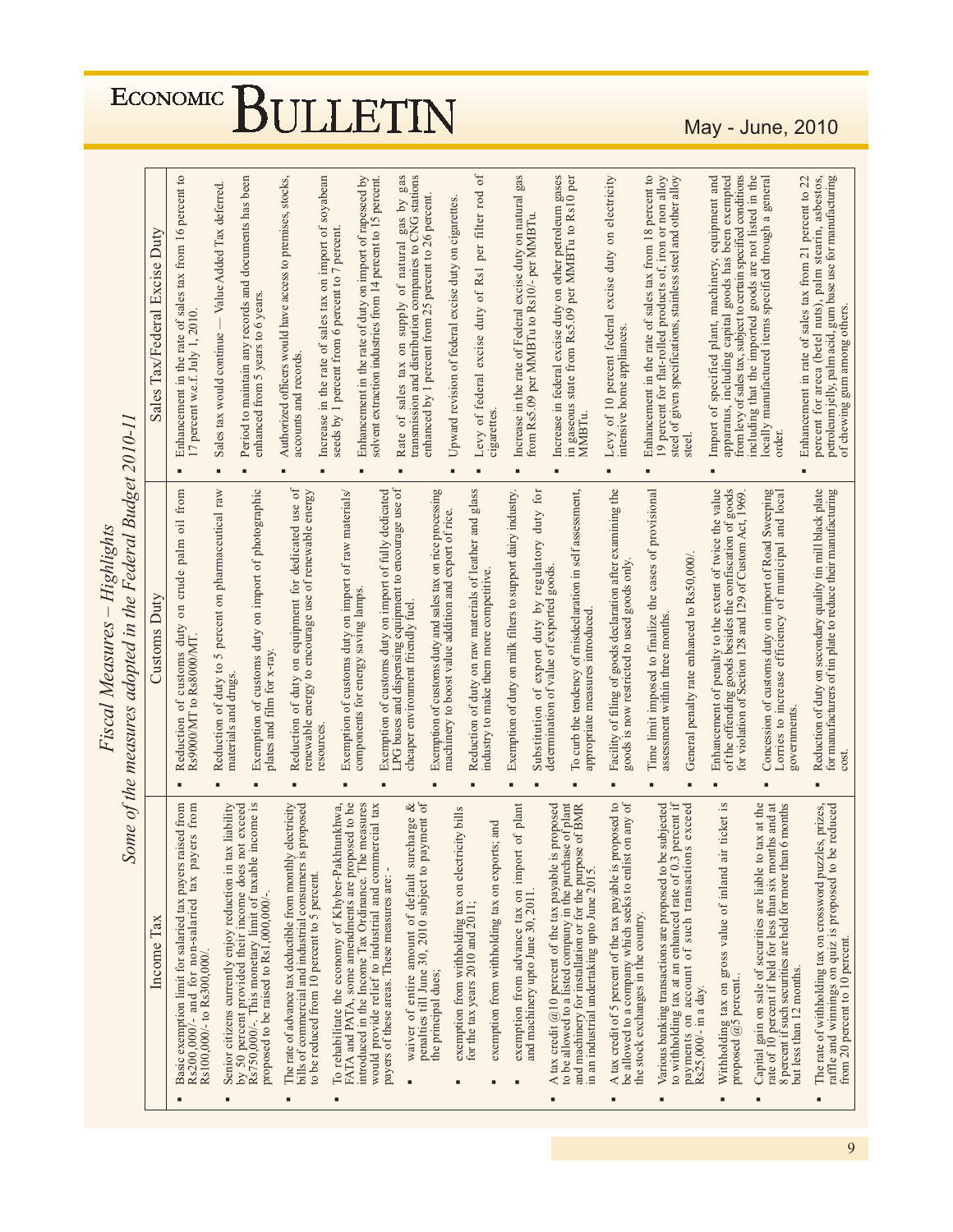indirect taxes on commodities and transactions. Last year the carbon surcharge was replaced by Petroleum Development Levy and Rs101.5 billion were collected under this head. The proposed reformed General Sales Tax (GST) has been deferred till October 2010. Once in place it will eliminate multiple tax rates and replace it with a single lower rate of 15 percent. It would not apply to education, health and food items consumed by the poor. Non-tax receipts of the federal government were higher  $(10.7\%)$  in revised estimates of

 $\sigma$ 

Direct taxes would contribute 37 percent,

while 63 percent would be generated from

Higher non-tax receipts FY09 against the budget figure of Rs513.6 billion, primarily because of larger receipts from SBP profits (Rs213 billion against Rs150) billion budgeted) interest earned from public sector enterprises and others. In FY11, nontax revenues are budgeted to generate Rs632.3 billion.

To meet the resource deficit, (Rs673.9 billion) in FY09, external resources were budgeted for Rs510.4 billion, Rs19.3 billion was to accrue from privatisation proceeds and bank borrowings would amount to Rs144.1 billion. However, revised estimates for FY10, show higher internal resources, 7.3 percent more than the budgeted figure, 13 percent increase in external resources and lower bank borrowings  $(38.2\%)$ .

The Federal Budget 2010-11 has been presented with the objective to achieve; fiscal austerity, lower inflationary pressures, self Objectives reliance through better resource mobilisation, of the **Budget** social protection, public sector enterprise reform and to generate employment and enhance investment in the economy.

> These are difficult challenges and require concerted efforts. For instance a fundamental challenge facing the economy is to enhance its employment generating ability. For this, among others, agriculture and livestock sector

### May - June, 2010

would have to be improved and SME clusters would have to be promoted.

Pakistan has had low rates of investment. largely owing to low levels of domestic savings. The gap is met by inflows and borrowings from abroad. Domestic savings are made up of savings of households, retained Low levels earnings of the corporate sector and investment government net savings (revenues> recurrent exp). Thus there is a need to increase savings at all levels, so to enhance investment in the economy. The panel of economists to the Planning Commission have suggested among others:

- Enhancing household savings, ensuring real returns on financial savings, which are positive and sufficiently attractive.
- $\mathbf{r}$ To improve public savings the country needs to generate a large revenue surplus and raising resources from other earnings, say through a more efficient system of user charges for public services.
- L. Incentivize savings by the corporate sector through a tax reduction for retention of earnings.

The plight of the vulnerable segment of society is perhaps the major challenge facing the economy. Not all have benefited from growth, as a large percentage of the population exists in poverty. Pakistan's Constitution, one of the few in developing countries delineates social security as an explicit citizenship right. This commitment however, remains largely unfulfilled.

Like other developing countries, Pakistan has adopted social protection programmes to aid in reducing inequality, facilitate households to engage in productive activities and strengthen poor people's capabilities to manage risk. Despite its limited resources it has been trying to provide relief to its citizens through various social protection initiatives.

While a number of programmes have been initiated for this purpose, they were unable to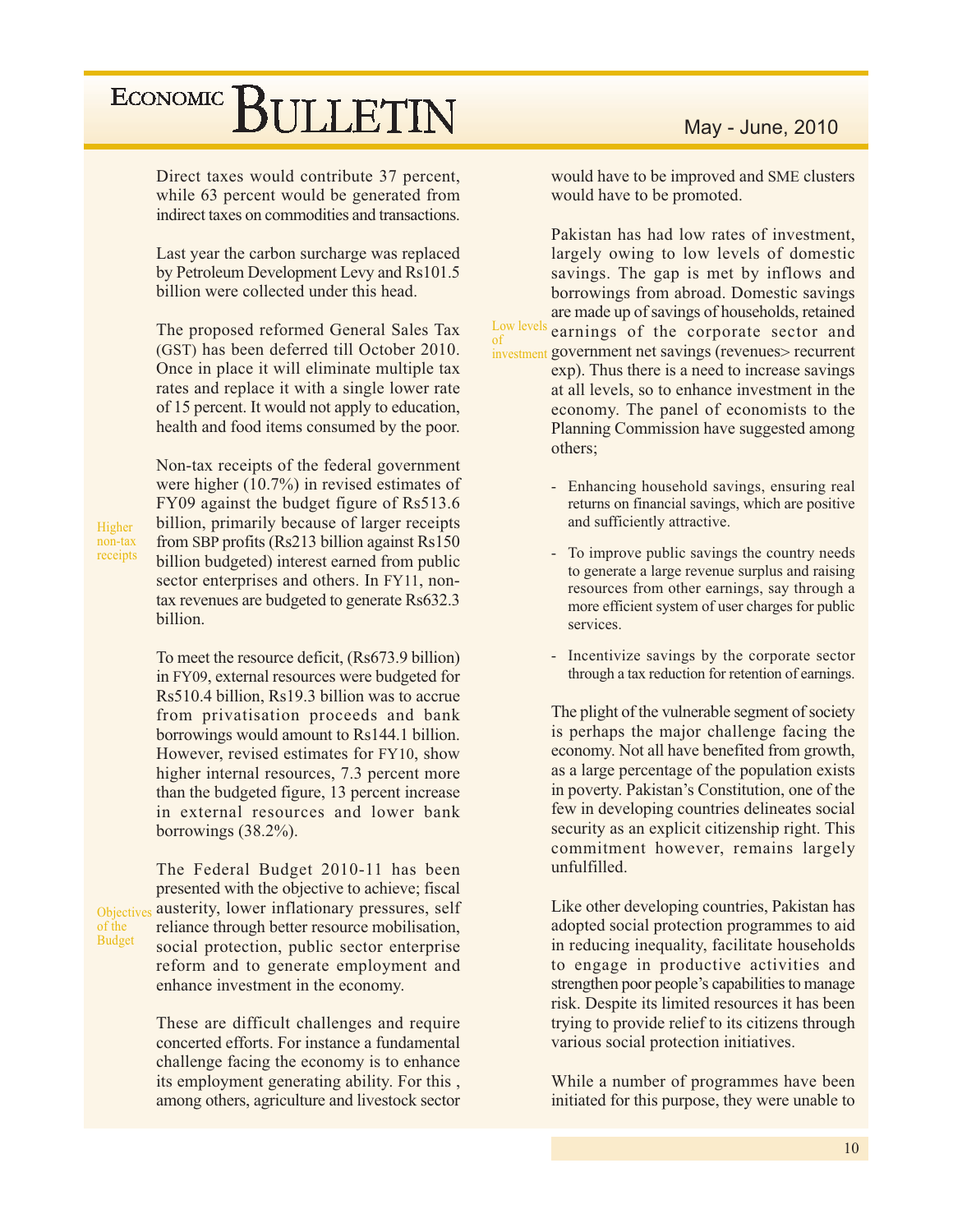produce desired impact on poverty alleviation due to problems in their implementation. This is a great challenge for the government due to limited fiscal space. The Third Quarterly Report of SBP for FY08 advocates a multipronged strategy which comprise of short term measures like targeted transfers (ration cards, cash transfers) supported by proper identification of poor and vulnerable, transparent delivery system, an efficient allocation of resources and ensured access to the poor. A well structured and coordinated social protection framework will indeed help Pakistan in improving the socioeconomic indicators of the country.

Deteriorating law & order situation and security concerns have greatly impacted Pakistan's investment climate. The war on terror has been imposing a heavy cost on the economy since 2001. Estimated loss to the economy during the period 2005-09 is \$43.0 billion. An additional \$4 billion has been incurred on security related operations since 2007 and an amount of \$600 million was set from the budget for rehabilitation of the IDPs.

This has had negative effects on growth investment, export levels, manufacturing activity etc.

Energy sector and food security are areas that would receive greater focus and higher allocations in the PSDP and from external assistance programmes. Currently Pakistan is facing a major energy crisis and it is estimated

that energy crisis have resulted in a loss of approximately  $2.0 - 2.5$  percent of GDP in FY10.

The government plans to secure private sector investment in the power sector, conservation measures have been undertaken, transmission and distribution system of electricity would be streamlined and LNG would be imported.

Circular debt is a major issue plaguing the power sector and has arisen from a disparity between cost and tariffs of energy. Consumers energy tariff were not increased prior to FY08, even though generation cost kept increasing, giving rise to substantial cost tariff differential. Electricity tariff is being raised by 7.6 percent w.e.f. July 1, 2010. It applies to all categories of consumers, covered by Pakistan Electric Power Company's eight distribution companies and KESC.

Last year alone, the government gave Rs31.7 billion as subsidies to KESC on account of tariff differential. WAPDA received Rs77.0 billion as inter-disco tariff differential against the budget amount of Rs10.0 billion. Subsidies are being gradually reduced and the government is working towards eliminating the remaining tariff differential subsidies by adjusting electricity tariff rates.

Addressing challenges in the energy sector would ensure that installed production capacity is better utilized, thus improving growth outlook and employment opportunities.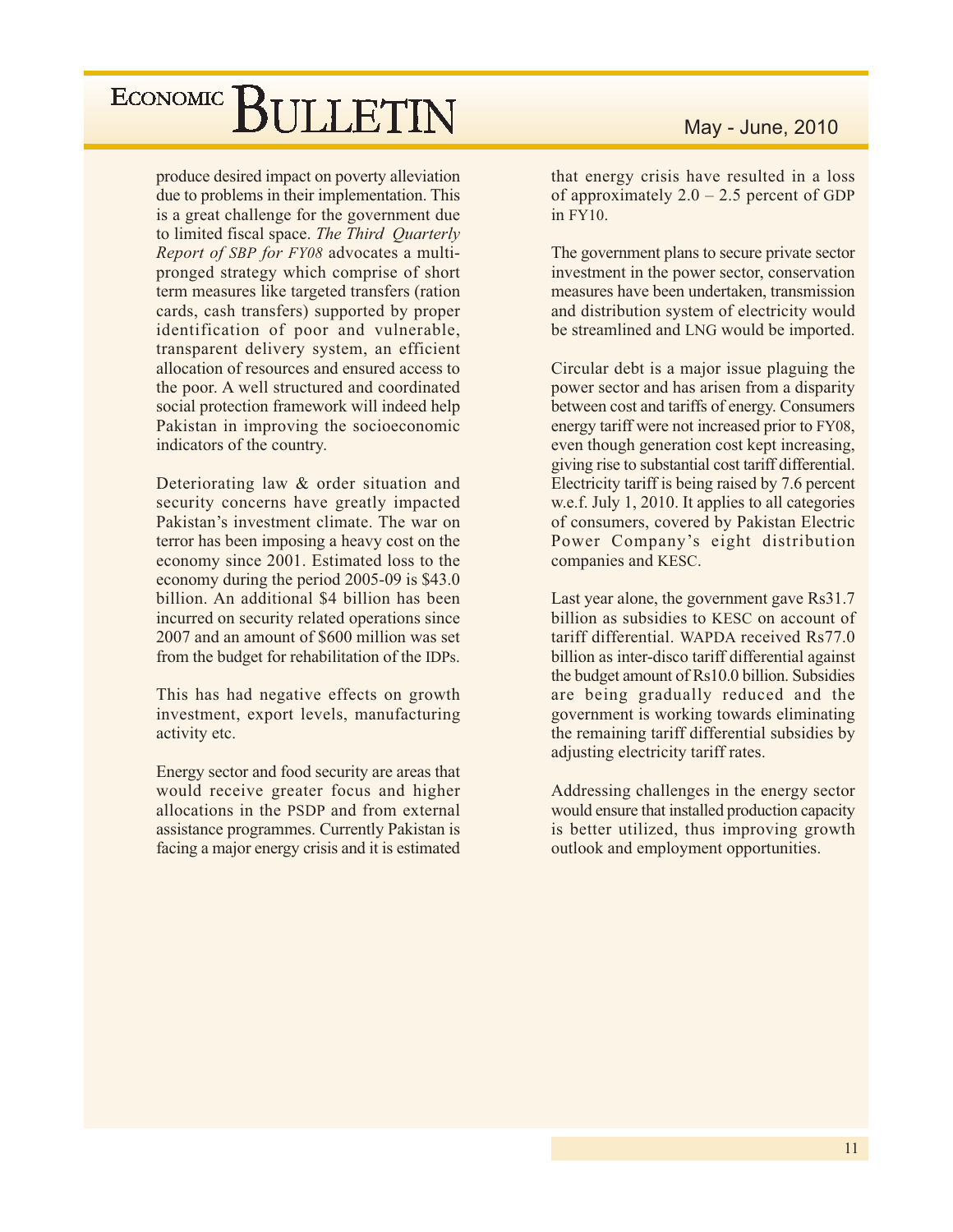## **Sectoral Implications of the Federal Budget 2010-11**

### Oil Sector

#### **Upstream**, Downstream

**Measures** 

• The government in FY11 budget has set a target collection of Rs110 billion through Petroleum Levy (PL). This is about 1.8 percent lower against the outgoing budget target of Rs112 billion.

- The GoP has retained PL on the various products namely; Rs10/litre on motor gasoline 87 ROM, Rs14/litre on high octane blending content (HOBC), Rs8/litre on high speed diesel (HSD), Rs6/litre on kerosene oil, Rs3/litre on light diesel oil (LDO) and Rs9/litre on Ethanol fuel  $(E-10)$ .
- In Finance Bill 2010 the government also notified that PDL collected during March 1, 2010 to June 30, 2010 will be deemed valid and will not be refunded. This situation arose as PDL ordinance lapsed in March 2010 and was not presented for approval to the parliament till announcement of the budget.
- Federal Excise Duty on Natural Gas has been enhanced from Rs5.09/mmbtu to Rs10/mmbtu. The gas transmission and distribution companies are required to charge sales tax at the rate of 9 percent supply of natural gas to CNG stations of the value.
- A royalty on oil and gas from E&P companies is estimated at Rs47.7 billion where Rs15.5 billion is expected to be collected from oil and Rs32 billion from gas. The GoP targeted Rs35 billion last year, while actual collected amount stood Rs42.2 billion.
- The government in the finance bill 2010 has allowed deduction of decommissioning cost over the ten year period or life of the field whichever is lower starting from the commencement of commercial production for tax purpose. This would be effective from tax year 2010. This was one of the thorny issue between E&P companies and FBR, which we believe would be resolved as the same was being demanded by E&P companies.

We expect neutral impact of the above developments on the overall oil and gas sector.

Since E&P sector is regulated under the Petroleum Policies, as expected, no specific measures are part of this announced budget. While in case oil marketing companies, though the government implements levies and GST through budget, however, ex-refinery prices and OMC margins determination are the responsibility of Oil and Gas Regulatory Authority.

#### **Power Sector**

**Measures** 

Impact .

Neutral

• Advance tax deductible on monthly electricity bill for industrial and commercial consumers is being reduced from 10 percent to 5 percent resulting in a relief of Rs4.5 billion.

- In Budget FY11 the government has allocated Rs84 billion as subsidy for WAPDA compared to Rs62.9 billion last year. The government though was forced to revise this allocation to Rs147 billion. KESC has been assigned Rs3.3 billion compared to last year's revised budget amount of Rs32.5 billion. Initially the allocated amount was Rs3.8 billion.
- The government has set aside Rs30 billion for inter-Disco tariff differential compared to Rs10 billion allocated last year which was later raised to Rs77 billion. Moreover, Rs40 billion has been reserved for payment of interest on Term Finance Certificates (TFCs) issued against Rs30 billion budgeted in 2009-10. Allocation for FATA is Rs10 billion for subsidy.
- Rs131 billion has been allocated for Hydel, Thermal and Nuclear energy projects and to improve transmission in FY11 budget. Moreover, Energy Development Fund (EDF) is being setup with Rs20 billion to improve private sector investment in the power sector.
- Under the development budget a sum of Rs118.34 billion has been earmarked for the power sector, including Rs29 billion for construction of Diamer Basha Dam and Neelum Jhelum Hydro Power Project.
- 30 million energy savers will be provided in a bid to conserve electricity, while 5 percent concessionary import duty on items utilized for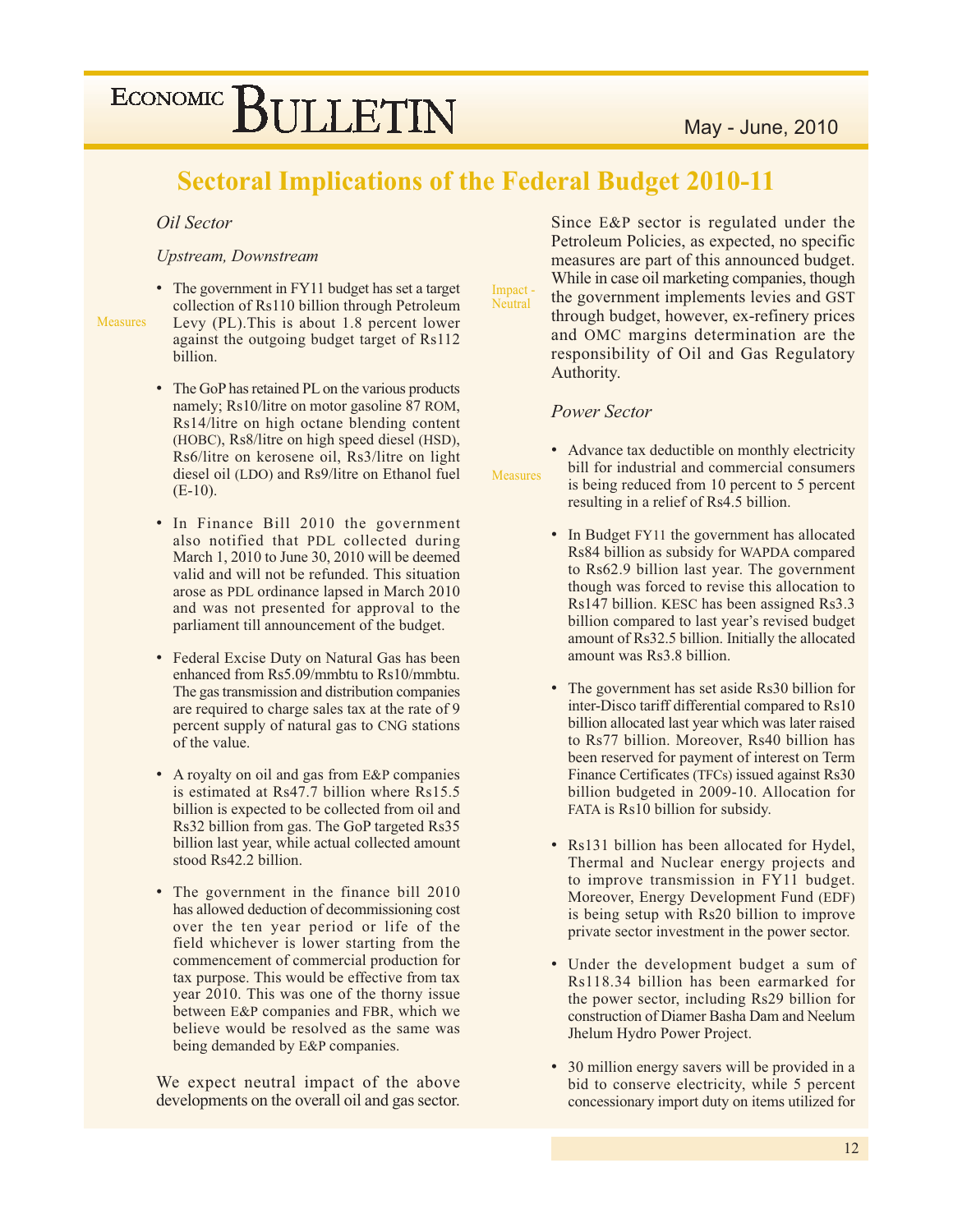the purpose of increasing the renewal energy resources.

No specific fiscal measure, directly impacting IPPs was announced. Moreover, their returns are determined on the basis of Power Purchase Agreements (PPA). We continue to hold Positive stance on power sector though the government did not announce any specific measures in the budget for resolution of the circular debt issue. Though the removal of power subsidy is a positive step which may lead to better cash flows for PEPCO and KESC. However, to improve overall situation, rising transmission and distribution losses needs to be curtailed and management need to be improved.

Impact -Positive

### **Fertilizer Sector**

The salient features of the budget pertaining to the fertilizer sector are: -

**Measures** 

Impact -

Neutral

• The Government has doubled the FED on gas from 5 percent to 10 percent, translating into a Rs10 per MMBTU charge in FED.

- GoP will continue to provide the feedstock gas subsidy to the fertilizer companies.
- FFBL will get a subsidy of Rs185 million in FY11 as compared to the allocated Rs210 million in FY10, although the actual subsidy given was Rs439 million.

There was no element of surprise in the FY11 budget for the fertilizer sector except for the increase in FED on gas. The impact of the FY11 budget on the fertilizer sector is but neutral because any increase in gas tariff is generally passed on to the consumers so no major impact on the companies would be witnessed. We believe with expansion coming online in 2HCY10, the industry will have excess capacity which could lead to export opportunities.

### **Cement Sector**

The Government announced a Public Sector Development Program (PSDP) of Rs663

## May - June, 2010

billion, up by 2.6 percent over the original allocation of Rs646 billion in FY10, which was revised downward. Yet the actual release of funds were short of the revised estimates.

The salient features of the budget pertaining to the cement sector are: -

• The size of PSDP for FY11 has been set Measures to Rs663 billion, while for other development expenditures, Rs124 billion has been set.

- Initiation of Diamer Basha Dam at a cost of Rs894.25 billion in the current fiscal year (a mega project capable of producing 4,500MW electricity and storage capacity of 6,450 MAF water). Other dams such as Gomal Zam Dam, Satpara Dam and the renovation of Mangla Dam are expected to be completed in the next couple of years. Allocation of Rs868 million has been made for Bunji Dam.
- Increase in turnover tax from 0.5 percent to 1.0 percent would likely impact loss making cement companies.

The Rs663 billion PSDP for FY11 is an over ambitious figure like last fiscal year, which was cut by more than half when it came to the actual release of funds. In comparison to Neutral to the original allocation of last fiscal year, PSDP is up by 2.6 percent and 30 percent if it is compared with the revised estimated figure for FY10.

> A higher PSDP is bound to impact the sector positively but given the current economic condition a higher PSDP may also push inflation upward. The GoP may decide to revise the allocation downward on the back of stringent monetary policy. On the contrary, if the target of GDP of 4.5 percent for FY11 is achieved and the total allocated funds for PSDP are released, we should expect optimistic results for the majority of the companies in the sector.

#### **Banking Sector**

**Measures** 

Impact-

Negative

• Division VIA of Part IV of the First Schedule: Withholding Tax on cash withdrawal from banks are proposed to be increased to 0.3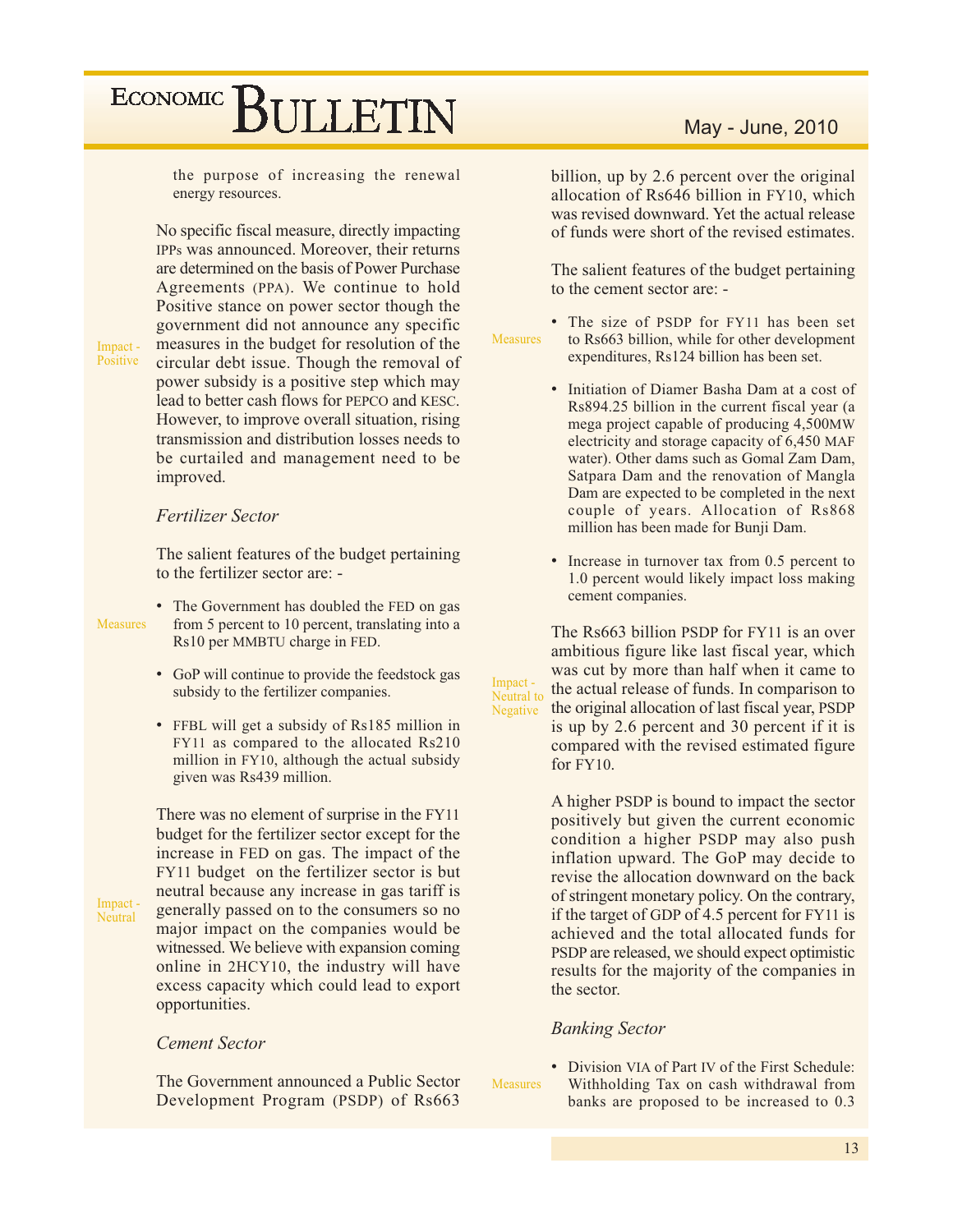percent, for various transactions including Demand Draft, Pay Order, On-line Transfer, Telegraphic Transfer, Term Depository Receipts, CDR, STDR and RTC.

- Increase in WHT to 0.3 percent would apply to transactions that exceed Rs25,000 in a single day. This WHT would be deducted in advance and is tax adjustable.
- In order to finance the budget deficit, additional Rs166.5 billion would be borrowed from the banking sector during FY11.

The recent measures taken by the Government of Pakistan in the federal budget FY11, on the banking sector would have a neutral impact. Increase in WHT to 0.3 percent to be applied Neutral to to various banking transactions, is for the purpose of augmenting government revenues. Since this tax could be reclaimed, its net impact on banking sector transactions would be minimal.

> Several speculations regarding an increase in corporate tax-rate by 250 bps, for banks having spreads greater than 5 percent, was not the part of the final budget. Keeping one flat corporate tax rate would positively impact the entire banking sector. Earnings of top five banks including NBP, MCB, UBL, ABL and HBL, would have been reduced if this proposal would had been a part of the final budget document. However, in its absence banking sector would continue making high earnings.

### **Telecom Sector**

• With VAT implementation delayed until October **Measures** 2010, FED on telecommunication services are expected to remain constant at 19.5 percent.

Impact -Neutral

Impact -

Positive

The government in its budget has shown intentions of continuing with the policies of the past. FED charged on telecom services is kept unchanged at 19.5 percent until the implementation of VAT. If VAT is to be implemented, this rate of FED may subside down providing relief to the telecommuni-

### May - June, 2010

cations sector. This possible reduction in taxation as a result of VAT would enhance the affordability of customers to the use of basic telephony services. Measures such as this would impact neutrally on the sector and may aid to attract further foreign direct investment.

### **Auto Sector**

Impact -

Positive

Neutral to

• Status quo has been maintained in terms of **Measures** CKDs, CBUs and used cars.

- Rationalization of controlled prices would also be favorable for the consumers. The economic indicators highlight the fact that the economy is being driven in the right direction so an optimistic picture can be expected.
- · Subsidies for Benazir Tractor Scheme have been abolished; this might hit the auto sector to an extent.
- WHT on import of vehicles raised to 5 percent.

With no change in the existing framework, as the same level of protection has been provided to the local industry. The government has decided to defer the AIDP to next year, whereby the local auto manufactures would be required to pay an additional duty of 15 percent on certain parts in case of imports which would have raised costs.

This will be most beneficial to Pak Suzuki as most of its customers are from the low income segment, and who are sensitive to price increments. Apart from the budget, key drivers for the auto sector would be the availability of auto-financing and economic indicators such as, improvement in per capita income.

Withholding tax on imported vehicles has been raised to 5 percent on import of vehicles. A decision has also been taken to maintain WHT of 3 percent on auto spare parts. Although the increase is minute it will have a positive impact on the auto sector.

> (Contributed by Taurus Securities Ltd, a subsidiary of National Bank of Pakistan)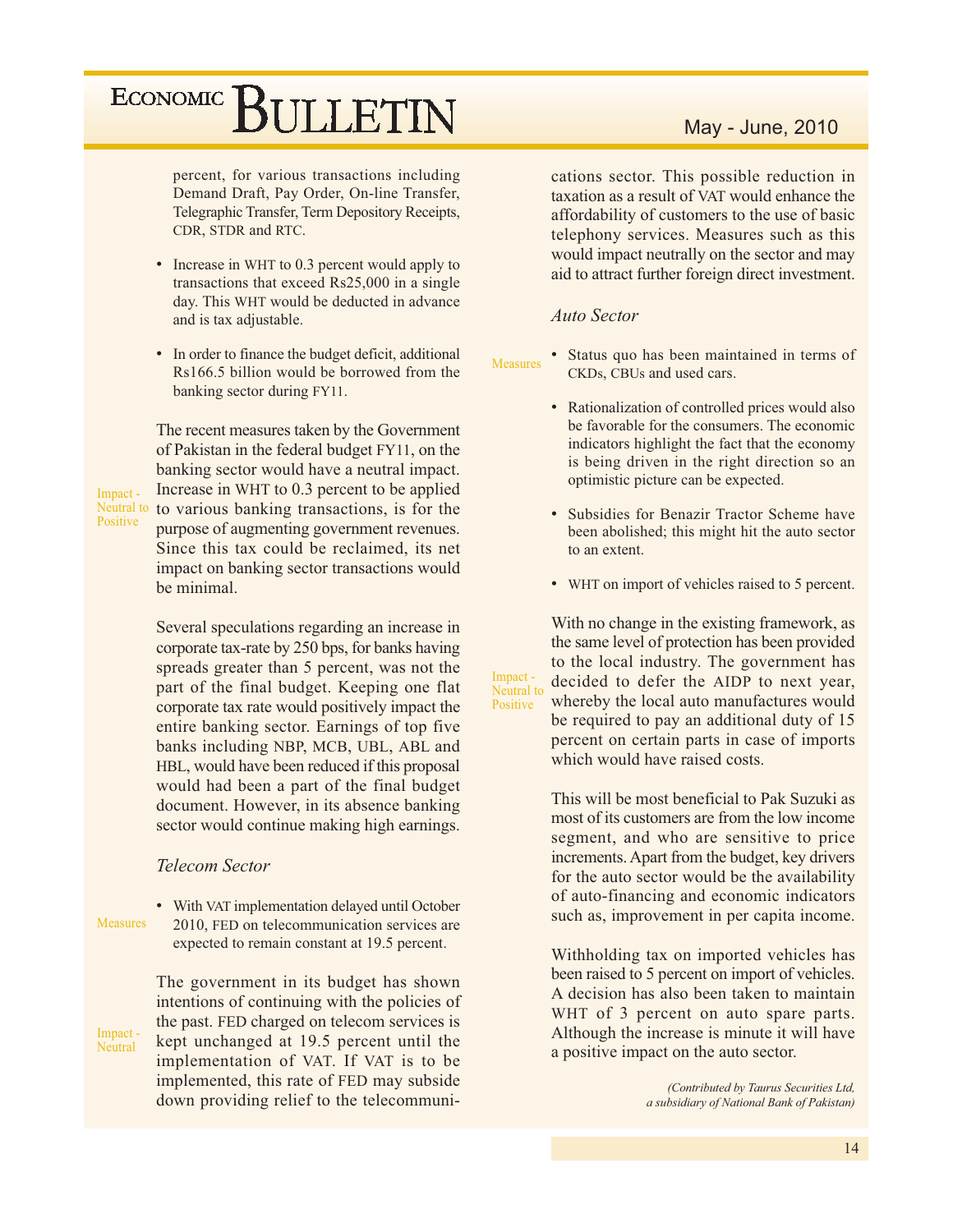## ECONOMIC<sup>]</sup> BULETIN

## May - June, 2010

- Veg. Ghee



### **Economy at a Glance**



Growth of Selected Industrial Items

Cotton Cloth -

Cotton Yarn













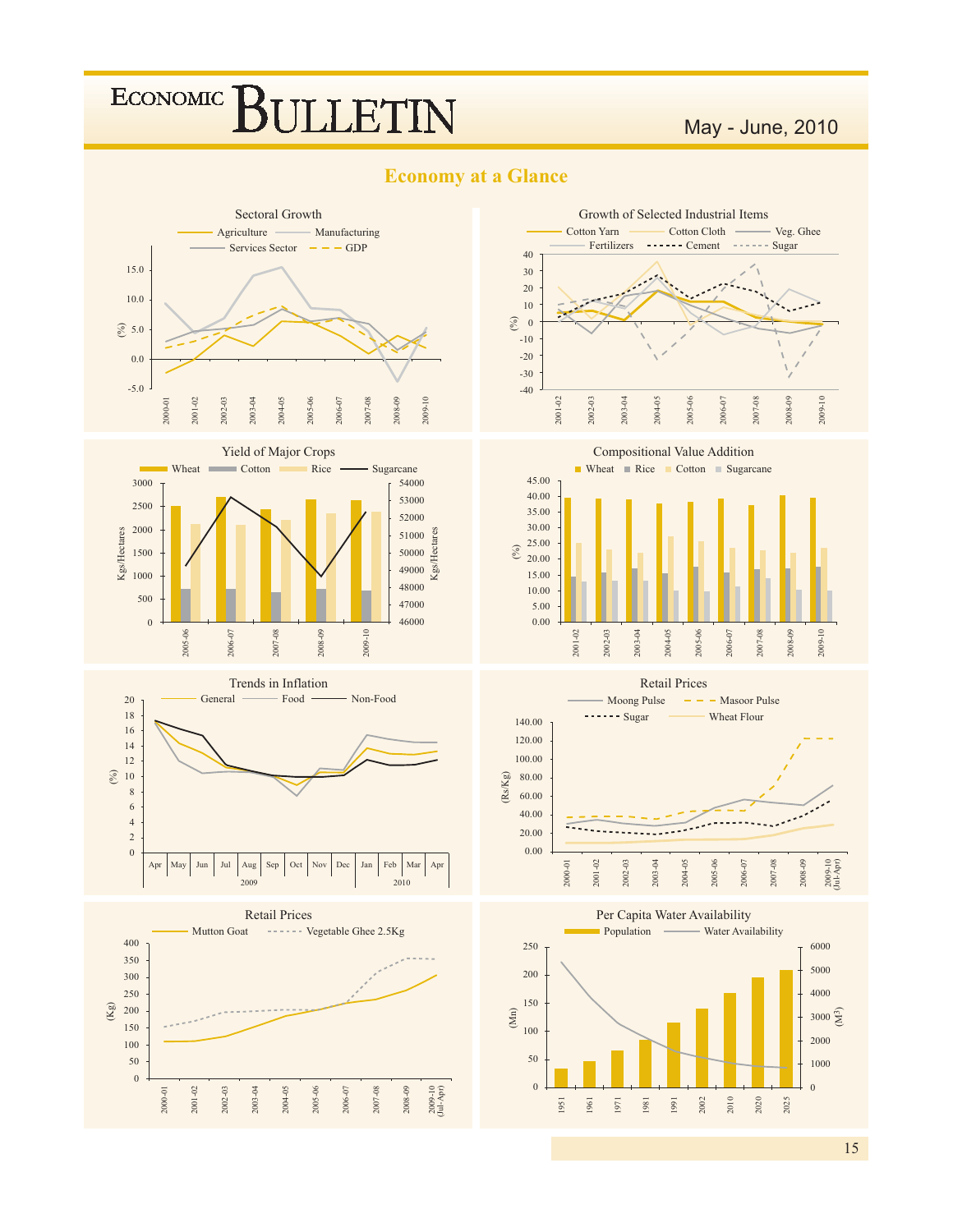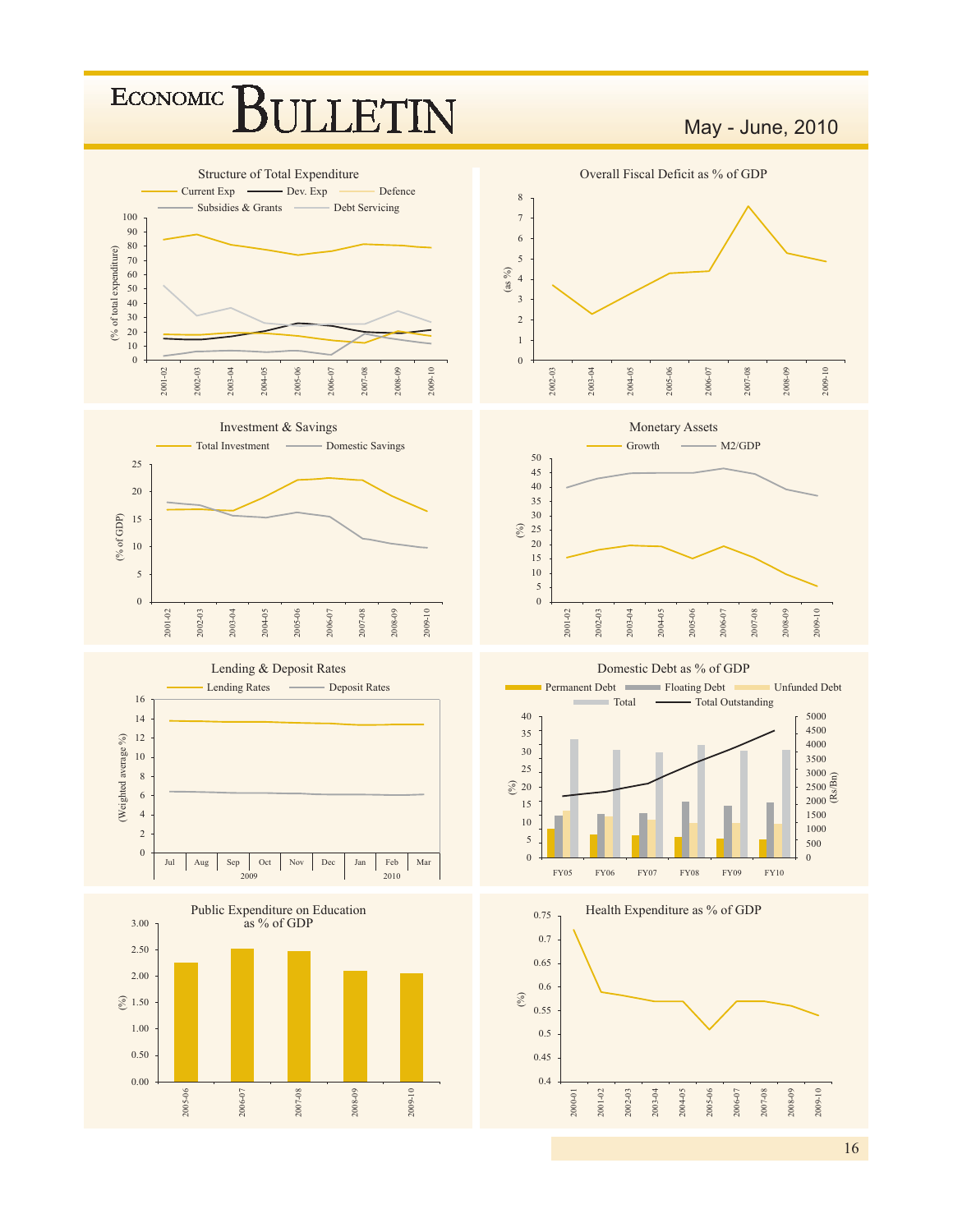## ECONOMIC<sup>]</sup> **ILLETIN**

May - June, 2010



 $17$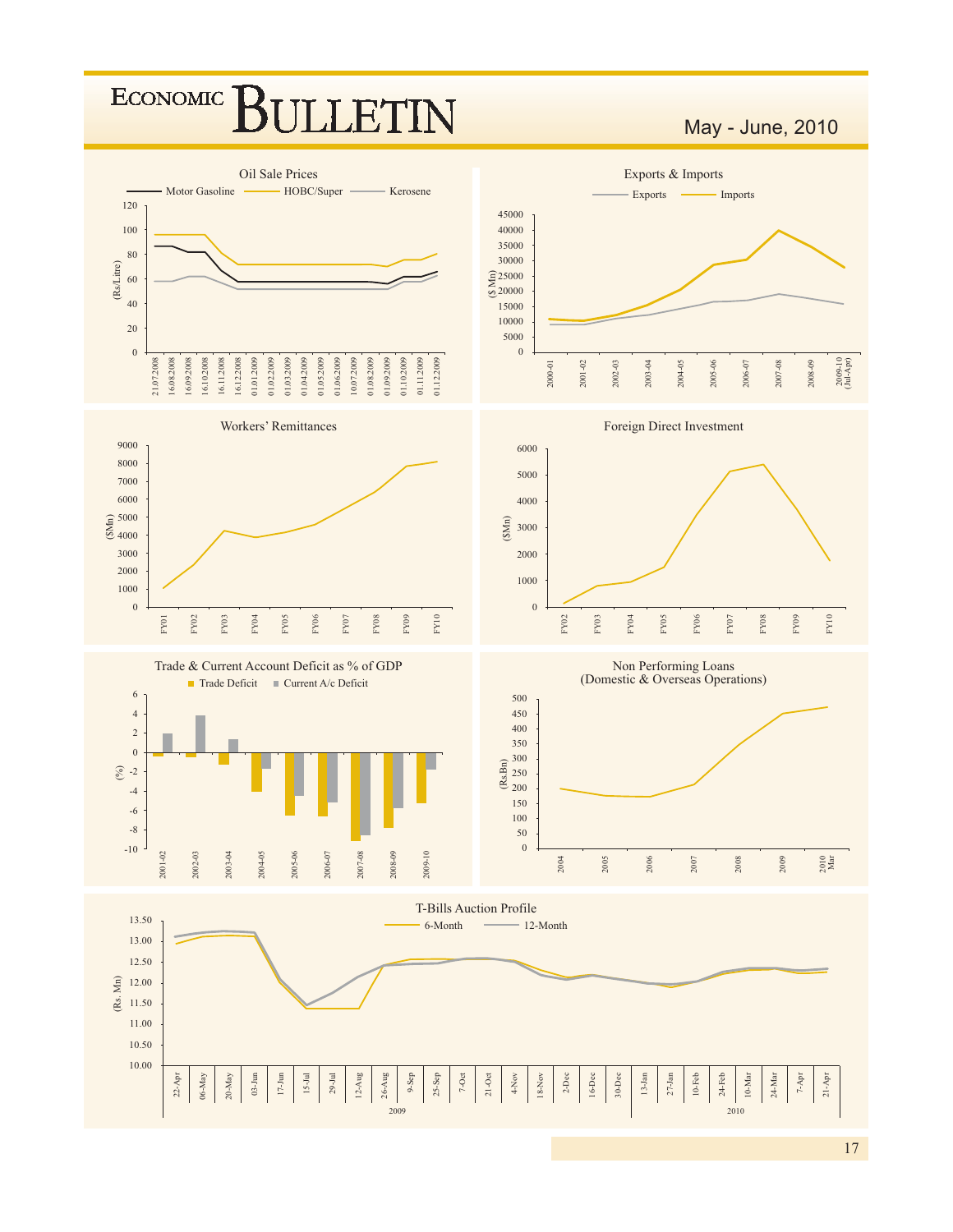## May - June, 2010

# ECONOMIC BULLETIN

## **Provincial Budgets 2010-11 Highlights**

#### Sindh

- Total expenditure of the province is budgeted at Rs422 billion for FY2010-11.
- Total receipts of the province is estimated at Rs397 billion.
- The budget shows an estimated deficit of Rs25 billion.
- Rs115 billion have been allocated for the Provincial Annual Development Programme, 53 percent higher against preceding year's budget estimates of Rs75 billion and 85 percent more over revised estimtes of Rs62 billion. Increased allocations have been budgeted for almost all sectors.
- The deficit would be met by containing current expenditure through ban on wasteful expenditure, especially purchase of vehicles, discouraging unnecessary foreign visits etc.
- The province is budgeted to receive Rs207.3 billion as federal tax assignment against revised estimates of Rs125 billion in FY10. Provincial receipts are budgeted at Rs50 billion, provincial sales tax on services at Rs25 billion, straight transfers at Rs51 billion.
- Stamp duty on conveyance deed is proposed to be reduced to 2 percent from existing 3 percent and registration fee to be reduced from 1.0 percent to 0.5 percent.
- The exemption limit of annual value for assessment of property tax in respect of properties owned by widows, minor orphans, permanently disabled persons has been enhanced from the existing limit of Rs24,000 to Rs48,000.
- Sindh government would set up industrial estates near gas fields, so that natural gas can be provided to them without transmission losses.
- 50 percent adhoc increase in basic pay would be given to provincial government employees, 100 percent increase in medical allowance for employees in Grade 1 to 15 and employees in BS-16 to BS-22 would be given 15 percent of their initial basic pay as medical allowance.
- Capital value tax would be levied  $(a)$ 2 percent for Residential and 2.5 percent for commercial immovable property.
- $\blacksquare$  Under public-private partnership two roads Link road from National Highway to Super Highway and road on Malir Band from KPT Bridge to Super Highway have been planned.
- Police budget increased to Rs29.6 billion.
- Rs16 billion have been allocated for different schemes of Karachi.
- Stamp Duty is being reduced in favour of Real Estate **Investment Trust.**
- Stamp Duty on Conveyance Deed proposed to be reduced to 1 percent from existing 3 percent.

### Punjab

- Punjab has presented a Rs583.6 billion budget for 2010-11, 19 percent higher than the outlay of Rs489.8 billion in FY10.
- The size of the Annual Development Programme is proposed at Rs193.5 billion, against budgeted Rs175 billion in FY10, showing an increase of 10.3 percent.
- Infrastructure development is to receive Rs59 billion, social sector Rs68 billion, production sectors (agriculture, forestry, fisheries, livestock, industries, minerals) Rs7 billion.
- After meeting revenue expenditure, the budget shows a net surplus of Rs168 billion, which alongwith foreign project assistance (Rs12.6 billion), privatization proceeds (Rs12.0 billion) and federal grants (Rs0.67 billion) would finance development expenditure.
- Development expenditure has been categorised into; core development which has been allocated Rs182 billion and noncore development receives Rs11.5 billion.
- Of the development expenditure of Rs193.5 billion, social sectors have been allocated Rs68.2 billion, and infrastructure development receives Rs59.3 billion.
- Revenue expenditure is budgeted at Rs386.8 billion, where highest allocation (57%) has been made for general public services. Public order & safety receives Rs63 billion, economic affairs Rs44.9 billion and education Rs28.9 billion.
- The province would receive Rs435 billion from federal divisible pool and Rs91 billion would be generated through provincial tax revenue measures.
- Provincial non-tax revenue (including hydel electricity profit) would amount to Rs22.2 billion.
- The general revenue receipts for FY11 are higher by almost 32 percent over budget estimates for FY10, on account of increase in federal transfers under the new revenue sharing arrangements agreed under the 7th National Finance Commission Award.
- Existing taxes have been rationalised.
- " Capital Value Tax (CVT) on immovable property has been reduced from 4 percent to 2 percent.
- An estimated Rs52 billion would be spent on the development of southern Punjab.
- A 50 percent adhoc increase announced in pay and pension and medical allowance for serving and retired government employees.
- Pro-poor subsidies have been allocated Rs21 billion from the revenue expenditure.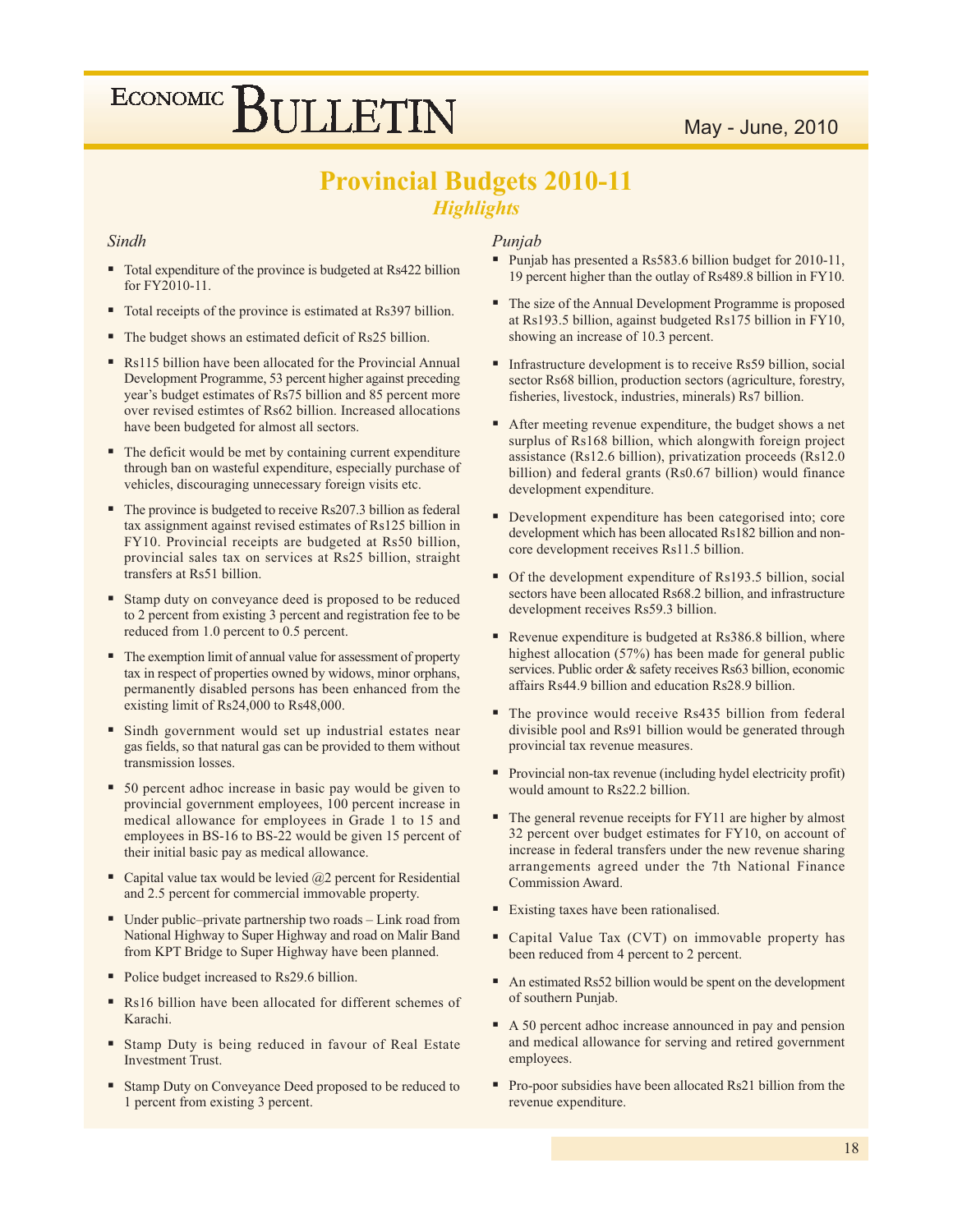#### Khyber-Pakhtunkhwa

 $\blacksquare$  The provincial government has presented a Rs294 billion budget for fiscal 2010-11.

#### **Budget Highlights**

| Current Revenue Expenditure        | $Rs128.0$ bn           |
|------------------------------------|------------------------|
| <b>Current Capital Expenditure</b> | Rs 11.0 bn             |
| Development Expenditure            | R <sub>s</sub> 69.3 bn |
| Capital Expenditure                | $Rs 86.0 \text{ bn}$   |
| Total                              | $Rs294.0$ bn           |
| <b>Revenue Receipts</b>            | Rs198.6 bn             |
| Federal Tax Assignment             | $Rs123.4$ bn           |
| <b>Straight Transfer</b>           | $Rs$ 9.4 bn            |
| <b>GST</b> on Services             | $Rs$ 12.3 bn           |
| Provincial Own Receipts            | $Rs$ 7.2 bn            |
| Profit from Hydel Power Generation | $Rs$ 6.0 bn            |
| Arrears of Net Hydel Profit        | Rs 25.0 bn             |
| Grant for War on Terror            | Rs 15.2 bn             |
| Capital Receipts                   | $Rs$ 0.4 bn            |
| <b>Foreign Project Assistance</b>  | $Rs$ 9.3 bn            |
| Total                              | Rs208.4 bn             |
| Capital Receipts                   | $Rs 86.0 \text{ bn}$   |
| Total                              | $Rs294.4$ bn           |

- Investment is proposed in projects such as hydel power generation, mineral development and tourism.
- Rearly 60 percent of the current budget has been allocated to salary budget — a major head of expenditure, 8 percent for debt servicing, 2 percent for wheat subsidies.
- The provincial government has initiated a number of pro poor welfare schemes. These include among others: -
	- Setting up an Endowment fund of Rs2.0 billion.
	- Grant of interest free loans for income generating business activities.
	- The provincial government has restituted the Cooperative Bank.
	- Call centres to be set up so to provide employment opportunities.
- Realizing the role being played by the province in the war on terror, 1 percent of the net divisible pool has been earmarked for the province.
- Existing network of colleges is being strengthened with a focus on gender balance.
- Emphasis is on strengthening the health care service delivery system. Main focus is on improving the infrastructure, human capital development and effective monitoring.
- Given the prevailing law & order situation, allocation for police has increased manifold.

## May - June, 2010

#### **Balochistan**

- The provincial budget for FY11 is proposed at Rs152 billion. Current expenditure is estimated at Rs83.44 billion, capital expenditure at Rs41.82 billion, while development budget is estimated at Rs26.0 billion.
- Total receipts are estimated at Rs144.91 billion.
- The budget deficit for the year is Rs7.1 billion.
- The estimated receipts of nearly Rs145 billion, include Rs115.52 billion of revenue receipts, Rs29.39 billion of capital receipts.
- Federal receipts estimated at Rs111.40 billion.
- Under the NFC Award 2009, the resources of the province have been enhanced from Rs30 billion to Rs83 billion.
- " The Federal Government will provide arrears of gas development surcharge since 1954.
- The government has allocated approximately Rs10 billion to strengthen law enforcing agencies in the province.
- " Basic pay of personnel of police, levies and Balochistan Constabulary raised by 100 percent.
- Adhoc relief allowance of 50 percent on basic pay given to all provincial government employees.
- Similarly, for grade 1 to 15 the medical allowance has been doubled, while for Grade 16 to 22, the medical allowance has been increased to 15 percent of their basic pay.
- To raise literacy rate, the provincial government gives priority in allocation of resources for uplift of the education sector. Rs1 billion has been allocated to develop facilities in educational institutions.
- Higher allocations have been made for the health sector.
- 15 percent increase in pension for the employee retired after the year 2001 and 20 percent increase in pension for employee retired before 2001 has been made.
- Similarly, for Grade 1 to 15 retired employees, an increase of 25 percent and Grade 16 to 22 retired employees, an increase of 20 percent medical allowance will be given.
- Minimum Monthly Pension limit has been increased from Rs2000 to Rs3000. Family pension ratio has been increased from 50 percent to 75 percent.
- Agriculture sector plays a key role in the provincial GDP. For FY11, 300,000 subsidized bulldozers hours have been dedicated to make nearly 18,000 hectares of land cultivable.
- The total outstanding debt stock of the Balochistan government stands Rs69.7 billion.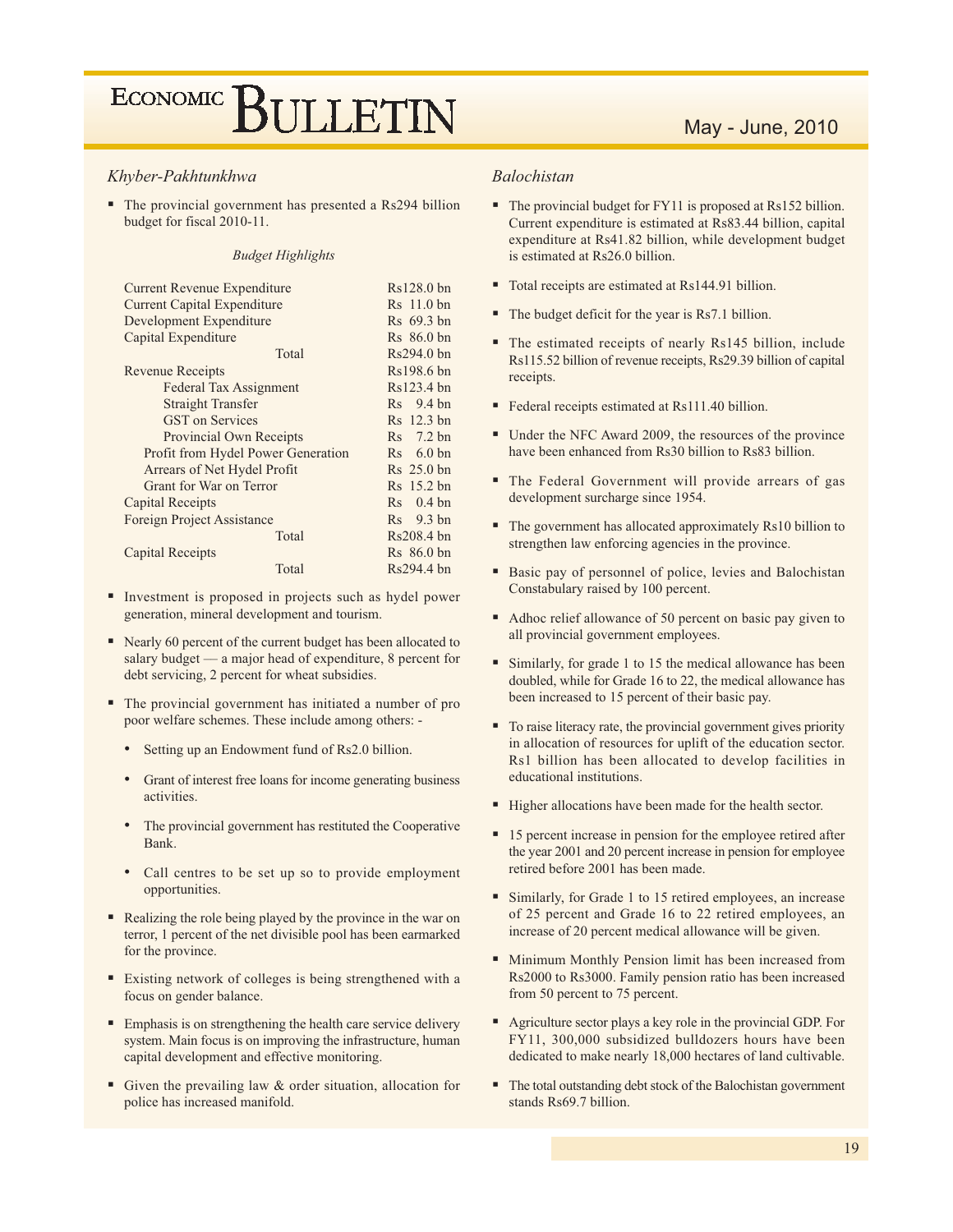## **Market Analysis**

#### Market Review - May To June 2010

The market during the period under review was under pressure and lackluster as reflected in the low turnover. Overall, the KSE-100 Index during May to June 25, 2010 shed 629 points or 6.0 percent to close at 9,798 on average daily turnover of 102.17m.



The market was dominated by the bears for most of the month mainly on the back of prebudget anxiety. The KSE-100 Index shed 1,101 points or 10.56 percent during May 2010 to close at 9,326 while the KSE-30 Index plunged by 1,246 points or 11.88 percent to 9,243.66. The average daily turnover during May was 100.68m shares compared to 194.32m shares during April. The net outflow of foreign funds according to SCRA figures during May (up to May 28) was US\$20.71m while the fiscal yearto-date net inflow was US\$500.07m.

The KSE-100 Index in the first 3 days of the month posted minor gains of 133 points to 10,561 on May 5. The drivers behind these gains were news reports of PSO possibly acquiring PRL, the GoP receiving Coalition Support Funds from the U.S. and slash in Tbill rates in the auction of May 5.

However, the market began to slump from May 6 to 14 and the activity became lackluster. There was profit taking by both local and foreign investors across the board. The Greek

**Iune** 

economic crisis may have had a negative spill over effect among foreign investors. Also, the April 2010 inflation figures persisted with its rising trend. The headline Consumer price index (CPI) increased to 13.26 percent on YoY basis in Apr'10, in comparison to 17.19 percent YoY during Apr'09. For the period 10MFY10, average CPI increased by 11.49 percent in comparison to 22.35 percent during the same period last year. There continued to be a fear about the FBR revenue shortfall during the current fiscal year, as this would lead to a higher fiscal deficit. From May 5 to 11, the KSE-100 Index shed 352 points to 10,208. For the remainder of the week, the Index experienced a mini-surge on the back of buying interest in selective heavyweight stocks to close at 10,271 on May 14.

The KSE-100 Index continued to slide during the third week of the month despite of the approval of the US\$1.13bn tranche by the IMF under the Standby Agreement and drop in T-bill yields during the May 19 auction. Investor sentiments were negatively impacted by the re-occurrence of target killings in Karachi. On May 20, the KSE-100 Index closed below the 10,000 mark for the first time since March 22, 2010.

From May 20 to the end of the month, market sentiments remained in the doldrums due to anxiety over the upcoming Federal budget on June 5 and the political situation. In addition, the lack of consensus between the federal government and the provinces regarding the implementation Value-added tax added to the despair, as it could jeopardize further assistance by the IMF and other international lending agencies in the case of non-implementation and have negative consequences on the economy going forward.

The market was mixed during this period. At the beginning of June, the Index began to bounce back slightly before the presentation of the federal budget 2010-11 on June 5.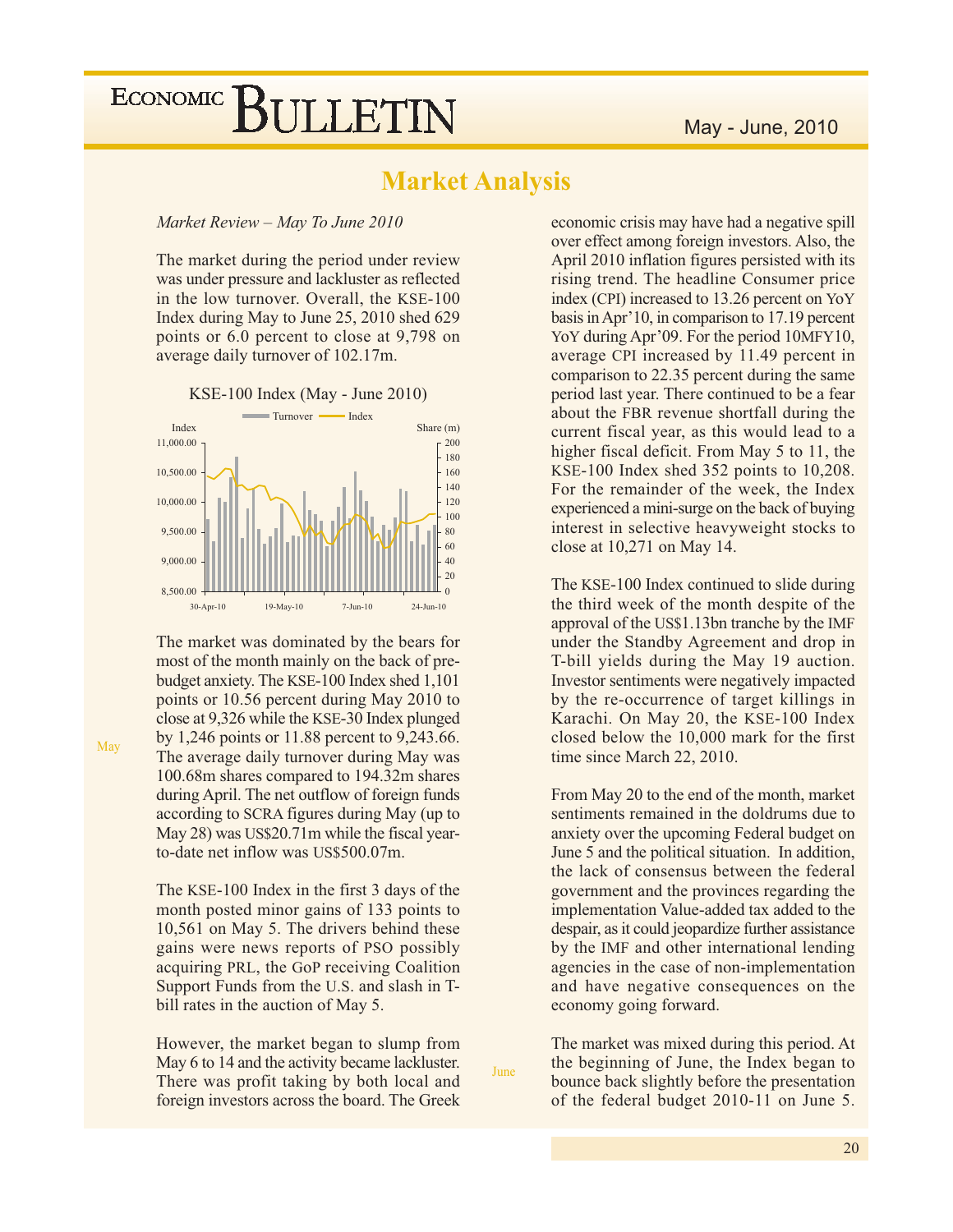Most of the activity was concentrated in selective Index stocks such as the oil sectors due to the rising international crude oil prices.

The market's immediate reaction to the budget was positive as the KSE-100 Index surged by 154 points on June 7 to close at 9,791. The budget was vague regarding the modalities of the capital gains tax (CGT), but most of the listed sectors did not many adverse taxation measures, which was seen as positive by most investors. However, the exuberance was shortlived due to advance tax requirements regarding the CGT, this led to a steady decline in the Index over the next 3 days as the KSE-100 Index shed over 400 points to 9,379 on June 10. The following week saw the KSE-100 Index stage a modest recovery on the back of optimism that the GoP and the FBR would look into the concerns of the investors regarding the CGT and quick implementation of margin financing. The KSE-100 Index gained 265 points from June 10 to 18 to close at 9,645. The following week, the market received foreign support to gain addition 153 points from June 18 to 25.

Regional valuation The Pakistan market PE at 6.21x is trading at a 49 percent discount to the regional average of 12.33x. Based on dividend yield, Thailand

is the most attractive at 8.73 percent followed by Pakistan at 6.51 percent while the regional average is 2.87 percent.

In the FY11 federal budget on June 5, the Finance Minister delayed the implementation of VAT to October 1, 2010 due to a lack of consensus between the federal and provincial governments. This delay may put at risk the next IMF tranche that is expected in August. The sixth tranche could be pushed back to November, which could adversely impact the forex reserve position. The balance of payments situation could be vulnerable to spikes in international commodity prices leading to pressure on the Pak Rupee and domestic inflation, as the forex reserves have been improving mostly because of IMF disbursements and remittances.

Looking

ahead

The SBP is expected that announce the next Monetary Policy Statement at the end of July and the possibility of hike in the policy rate can not be completely ruled out depending on the degree of inflationary pressure in the economy. However, the most likely outcome would be keeping the rate unchanged at 12.50 percent and that any hike may come in September's policy statement.

> (Contributed by Taurus Securities Ltd, a subsidiary of National Bank of Pakistan)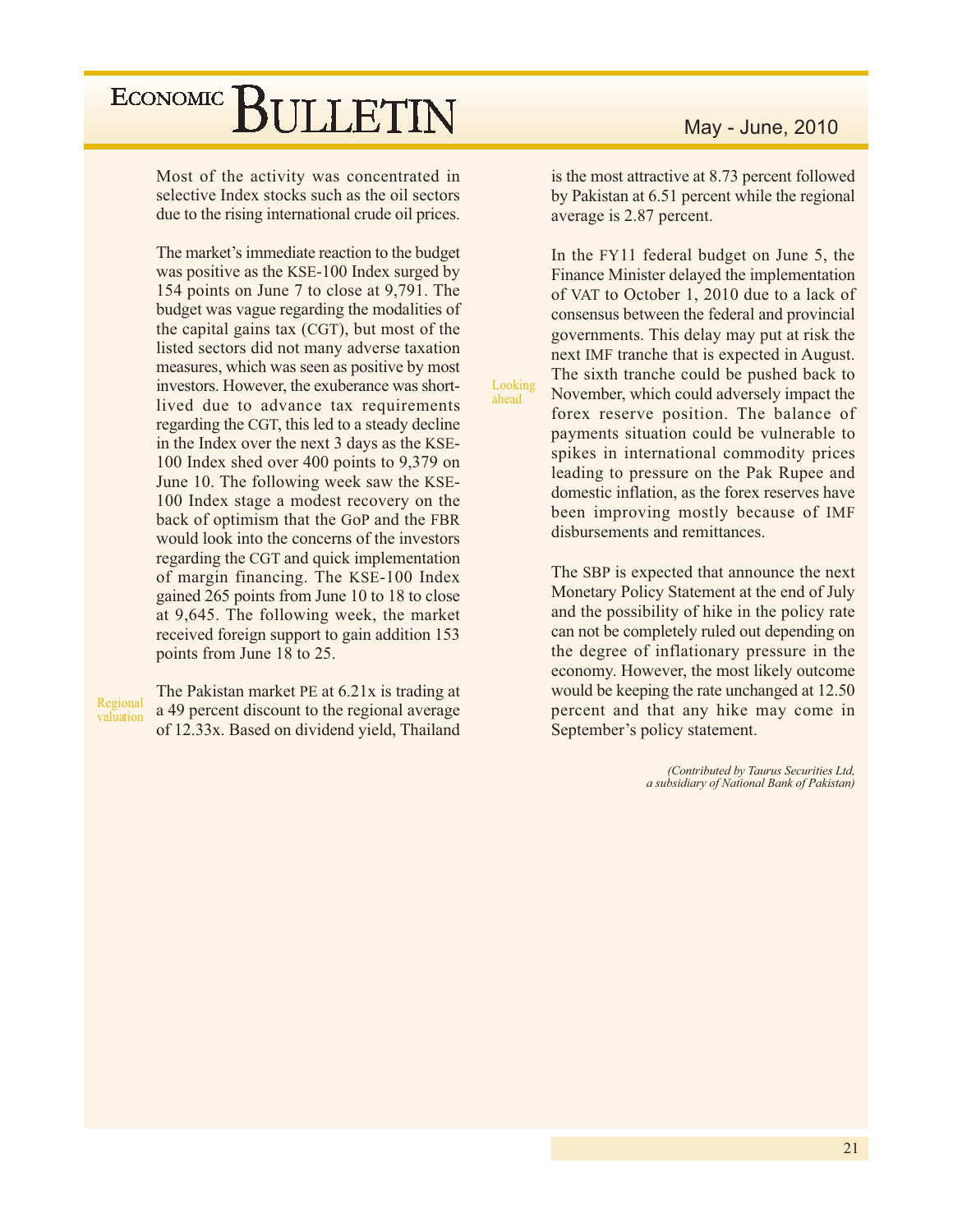## **Book/Report Reviews**

**Bringing Finance to Pakistan's Poor Access to Finance for Small Enterprises** and the Underserved Tatiana Nenova, Cecile Thioro Niang with Anjum Ahmad The World Bank - 2009

In Pakistan access to finance is quite low, though it is now expanding quickly in certain financial sectors, (microfinance, remittances). Of the total population, 14 percent have access to formal finance, while in Bangladesh 38 percent has access to the formal financial system, 48 percent in India and 59 percent in Sri Lanka.

The average Pakistani household remains outside the formal financial system (including savings, credit, insurance and remittances). Large numbers meet their needs through borrowings from family and friends, from money lenders, shopkeepers, etc.

There are factors explaining the poor access of the population to financial services in Pakistan. The socioeconomic conditions, basic education and financial literacy are some such factors. Lack of information on available financial services, combined with high levels of poverty, low literacy rates and gender bias, results in low levels of financial inclusion.

The report focuses on the underserved population groups and enterprises, those with informal access to finance or with no such access altogether. It describes the state of financial service provision to underserved segments of the market in Pakistan, particularly those with low incomes and small enterprises and identifies ways to improve investment and create inclusive markets that meet the needs of underserved people and enterprises.

One of the chapters discusses the access of SMEs to finance. Private banks are the leading lenders in the SME finance market. Most loans to SMEs go to finance working capital. A major portion  $(71\%)$  of SME borrowing is spent on working capital, followed by trade financing and long term/fixed investment. The

Government of Pakistan and the State Bank of Pakistan (SBP) have launched a number of initiatives to support the growth of SME lending.

Worker remittances have increased substantially in recent years, driven by increasing efforts of SBP to bring remittance flows into the formal net. Currently more than 70 percent of the flows come through formal channels, against about 15 percent some ten years ago.

A major joint initiative of the government, State Bank of Pakistan, the private sector, community and donors seeks to expand access of finance to the underserved. There is a need to cater to the requirements of large numbers of lower income groups. Microfinance initiative is one such step. The last chapter in the Report states, 'A concrete way to make progress in expanding access to the underserved is to form public-private working groups on microfinance, small enterprise finance, and remittances. This would enable a dialogue between the government and private companies (banks, MFIs, exchange companies, money transfer organizations, as well as telecoms and other market participants where relevant) to tackle key challenges in the sector.'

### Global Monitoring Report 2010 The MDGs after the Crisis The World Bank

This year's Global Monitoring Report examines the impact of the recession on poverty and human development outcomes in developing countries. While the world economy recovers from the crisis its impact is expected to last. The report highlights lessons from the crisis and presents forecasts about poverty and other key indicators.

The impact of the crisis on poverty will be long lasting. It will leave an additional 64 million people in extreme poverty by the end of 2010, and the impact on other MDGs may also be considerable. Developing countries must maintain good policies and the effectiveness of safety nets should be enhanced.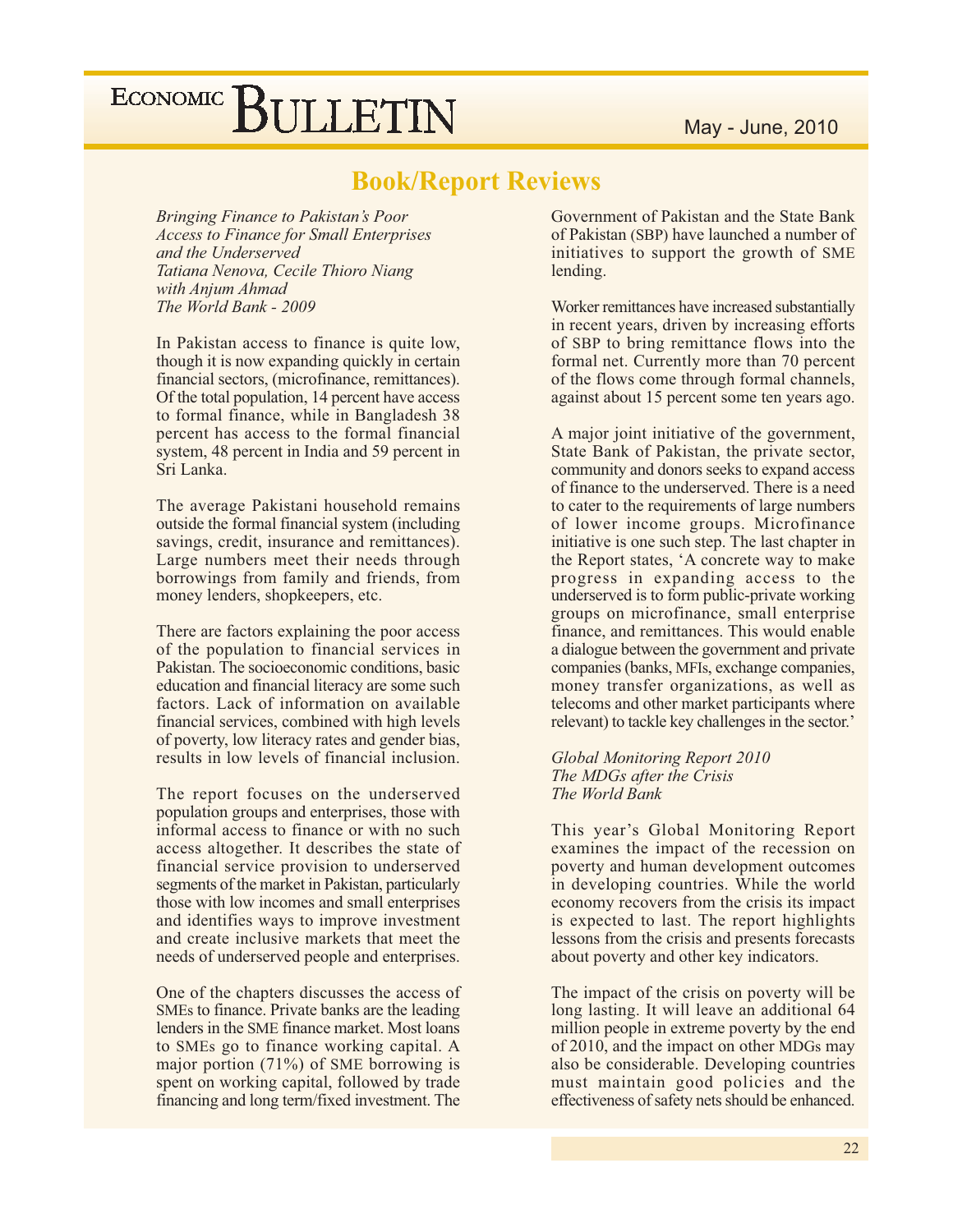## Pakistan Economy - Key Economic Indicators

|                                  | Unit            | 2002-03                  | 2003-04 | 2004-05 | 2005-06 | 2006-07 | 2007-08 | 2008-09 | $2009 - 10^{P}$<br>(July-March) |
|----------------------------------|-----------------|--------------------------|---------|---------|---------|---------|---------|---------|---------------------------------|
| <b>Output and Prices</b>         |                 |                          |         |         |         |         |         |         |                                 |
| GNP Size (MP)                    | Rs.bn           | 5027                     | 5765    | 6634    | 7773    | 8831    | 10452   | 13084   | 15239                           |
| GDP Size (FC)                    | Rs.bn           | 4534                     | 5250    | 6123    | 7158    | 8235    | 9921    | 12082   | 13843                           |
| Income Per Capita                | $\mathbb{S}$    | 579                      | 669     | 733     | 836     | 921     | 1038    | 1018    | 1095                            |
| Real Growth                      | $(^{0}_{0})$    |                          |         |         |         |         |         |         |                                 |
| <b>GNP</b>                       |                 | 7.9                      | 6.4     | 8.7     | 5.6     | 6.7     | 3.7     | 1.7     | 5.4                             |
| <b>GDP</b>                       |                 | 4.7                      | 7.5     | 9.0     | 5.8     | 6.8     | 3.7     | 1.2     | 4.1                             |
| Agriculture                      |                 | 4.1                      | 2.4     | 6.5     | 6.3     | 4.1     | 1.0     | 4.0     | 2.0                             |
| Manufacturing                    |                 | 6.9                      | 14.0    | 15.5    | 8.7     | 8.3     | 4.8     | $-3.7$  | 5.2                             |
| Services Sector                  |                 | 5.2                      | 5.8     | 8.5     | 6.5     | 7.0     | 6.0     | 1.6     | 4.6                             |
| <b>Prices</b>                    | (%)             |                          |         |         |         |         |         |         |                                 |
| <b>Consumer Price Inflation</b>  |                 | 3.1                      | 4.6     | 9.3     | 7.9     | 7.8     | 12.0    | 20.8    | $13.3*$                         |
| <b>Wholesale Price Inflation</b> |                 | 5.6                      | 7.9     | 6.8     | 10.1    | 6.9     | 16.4    | 18.2    | 22.0                            |
| Food Inflation                   |                 | 2.8                      | 6.0     | 12.5    | 6.9     | 10.3    | 17.6    | 23.7    | $14.5*$                         |
| Non Food Inflation               |                 | 3.3                      | 3.6     | 7.1     | 8.6     | 6.0     | 7.9     | 18.4    | $12.2*$                         |
| Core Inflation <sup>†</sup>      |                 | $\overline{\phantom{a}}$ | 3.8     | 7.2     | 7.5     | 5.9     | 8.4     | 17.6    | $10.6*$                         |
| <b>GDP</b> Deflator              |                 | 4.4                      | 7.7     | 7.0     | 10.5    | 7.7     | 16.2    | 20.3    | $10.1*$                         |
| Gold Tezabi (Karachi)            | Rs./10 grams    | 6378                     | 7328    | 8216    | 10317   | 12619   | 16695   | 22195   | 30555                           |
| Motor Gasoline Premium           | Rs/Ltr          | 33.08                    | 33.69   | 40.74   | 55.12   | 56.00   | 57.83   | 67.68   | 66.49                           |
| Kerosene oil                     | Rs/Ltr          | 22.48                    | 24.95   | 29.11   | 36.19   | 39.09   | 43.44   | 66.79   | 71.45                           |
| Wheat Flour                      | Rs/Kg           | 10.14                    | 11.71   | 13.28   | 13.06   | 13.64   | 18.07   | 25.64   | 29.05                           |
| <b>Savings and Investment</b>    | $%$ GDP         |                          |         |         |         |         |         |         |                                 |
| <b>National Savings</b>          |                 | 20.8                     | 17.9    | 17.5    | 18.2    | 17.4    | 13.6    | 13.3    | 13.8                            |
| <b>Domestic Savings</b>          |                 | 17.6                     | 15.7    | 15.4    | 16.3    | 15.6    | 11.6    | 10.6    | 9.9                             |
| <b>Gross Fixed Investment</b>    |                 | 15.3                     | 15.0    | 17.5    | 20.5    | 20.9    | 20.4    | 17.4    | 15.0                            |
| Public                           |                 | 4.0                      | 4.0     | 4.3     | 4.8     | 5.6     | 5.4     | 4.6     | 4.3                             |
| Private                          |                 | 11.3                     | 10.9    | 13.1    | 15.7    | 15.4    | 15.0    | 12.7    | 10.7                            |
| <b>Public Finance</b>            |                 |                          |         |         |         |         |         |         |                                 |
| Revenue Receipts (Fed & Prov)    | $%$ GDP         | 14.8                     | 14.1    | 13.8    | 14.1    | 15.0    | 14.6    | 14.5    | 14.7                            |
| <b>Tax Revenue</b>               | $%$ GDP         | 11.4                     | 10.8    | 10.1    | 10.5    | 10.3    | 10.3    | 9.5     | 10.9                            |
| <b>Total Expenditure</b>         | $%$ GDP         | 18.5                     | 16.9    | 17.2    | 18.4    | 20.8    | 22.2    | 19.9    | 19.6                            |
| <b>Fiscal Deficit</b>            | $%$ GDP         | $3.7\,$                  | 2.3     | 3.3     | 4.3     | 4.4     | 7.6     | 5.3     | 4.9                             |
| FBR Tax Collection (Fed & Prov)  | Rs.bn           | 555.8                    | 611.0   | 659.4   | 803.7   | 889.7   | 1050.7  | 1312.2  | 1593.5                          |
| Direct Taxes                     | $%$ share       | 28.4                     | 28.0    | 28.0    | 27.9    | 38.0    | 37.2    | 34.3    | 35.5                            |
| <b>Indirect Taxes</b>            | $%$ share       | 71.6                     | 72.0    | 72.0    | 72.1    | 62.0    | 62.8    | 65.7    | 64.5                            |
| <b>Internal Debt Outstanding</b> | Rs.bn           | 1894.5                   | 2027.5  | 2177.6  | 2336.8  | 2610.2  | 3274.5  | 3859.9  | 4490.6                          |
| <b>Funded Debt</b>               | % Internal Debt | 52.0                     | 54.9    | 59.9    | 62.3    | 64.0    | 68.8    | 67.1    | 68.6                            |
| Un-Funded Debt                   | % Internal Debt | 48.0                     | 45.1    | 40.1    | 37.7    | 36.0    | 31.2    | 32.9    | 31.4                            |
| <b>Monetary Sector</b>           |                 |                          |         |         |         |         |         |         |                                 |
| Growth of Monetary Assets M2     | $\%$            | 18.0                     | 19.6    | 19.1    | 15.1    | 19.3    | 15.3    | 9.6     | 6.0                             |
| Currency in Circulation          | Rs.bn           | 994.6                    | 578.1   | 665.9   | 740.4   | 840.2   | 982.3   | 1152.2  | 1277.2                          |

P Provisional

\* April '10 over April '09

*i*non-food non-energy